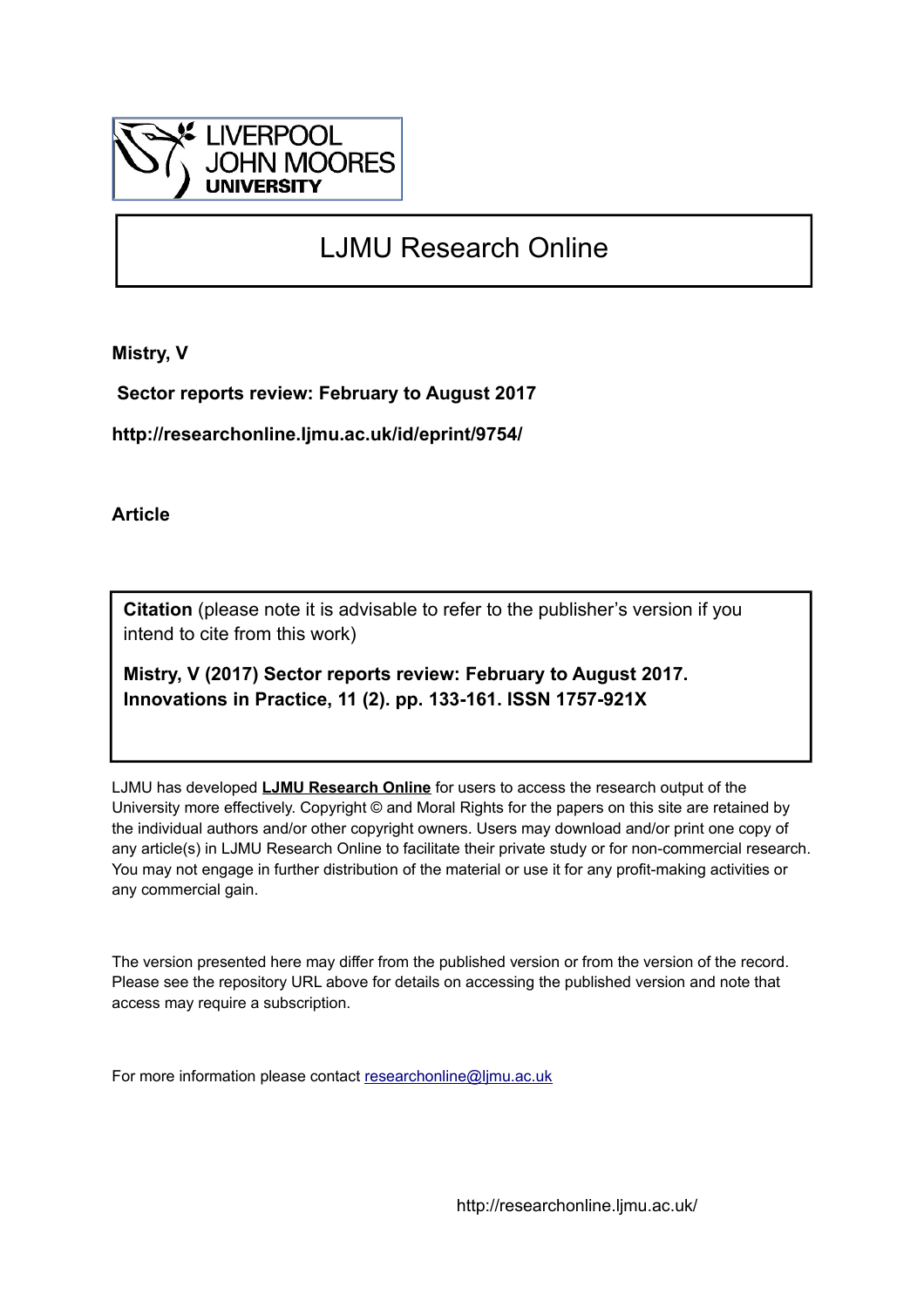# Sector reports review: February to August 2017

# **Virendra Mistry**

*Teaching and Learning Academy, Liverpool John Moores University, Exchange Station, Tithebarn Street, Liverpool L2 2QP, UK*

Contact: v.mistry@ljmu.ac.uk

## **Abstract**

*This paper provides a summary of key reports and papers published by UK HE sector organisations between February and August 2017. The organisations featured are: Careers Research and Advisory Centre (CRAC); Department for Education (DfE); Equality Challenge Unit (ECU); Government Office for Science (GO-Science); Higher Education Academy (HEA); Higher Education Funding Council for England (HEFCE); Higher Education Policy Institute (HEPI); Higher Education Statistics Agency (HESA); Institute for Employment Studies (IES); Institute for Fiscal Studies (IFS); Jisc; Leadership Foundation for Higher Education (LFHE); National Union of Students (NUS); Office for Fair Access (OFFA); Office of the Independent Adjudicator for Higher Education (OIA); Quality Assurance Agency for Higher Education (QAA); Universities and Colleges Admissions Service (UCAS); UK Trade Policy Observatory (UKTPO); Unite Students; Universities and Colleges Employers Association (UCEA); Universities and Colleges Information Systems Association (UCISA); Universities UK (UUK); and Universities UK International (UUKi). The election manifestoes of the major political parties in England are also featured in this paper.*

*The themes covered in this paper include: the UK general election; the Higher Education and Research Act 2017; student expectations and experiences; student complaints; the Teaching Excellence Framework; learning gain; quality assurance; accelerated degrees; degree apprenticeships; credit transfer; supporting transition; equality and diversity; student wellbeing; students and public engagement; technology-enhanced learning and digital capability; The Smith Review (of post-16 mathematics education); employability and graduate outcomes; internationalisation (including outward mobility and transnational education); and the HE workforce.* 

COOSO This work is licensed under a Creative Commons [Attribution-](http://creativecommons.org/licenses/by-nc-nd/4.0/)[NonCommercial-NoDerivatives](http://creativecommons.org/licenses/by-nc-nd/4.0/) 4.0 Licence. As an open access journal, articles are free to use, with proper attribution, in educational and other non‐commercial settings.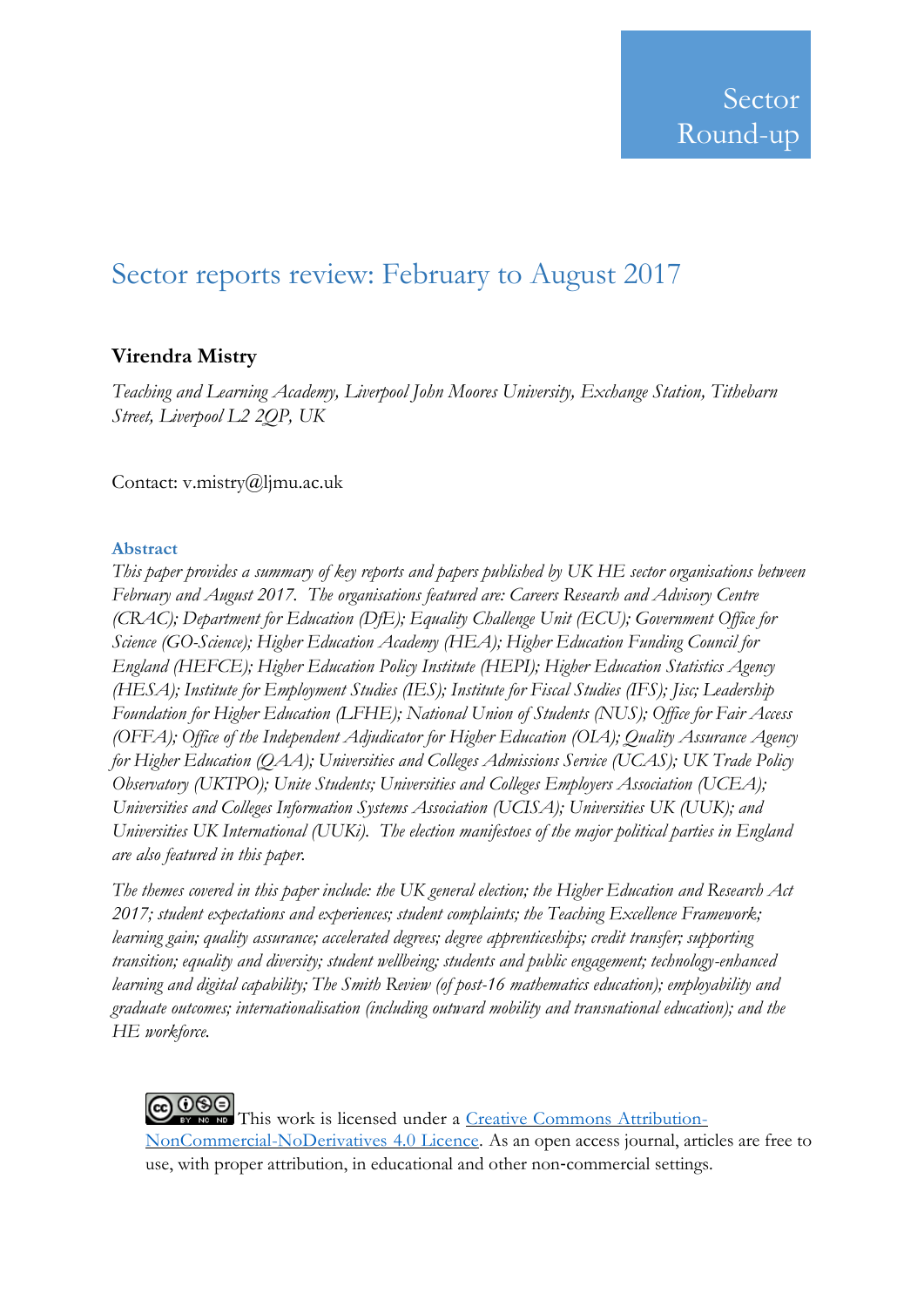#### **UK general election**

A 'snap election' took place on 8 June 2017 and returned the Conservative Party to power, albeit as a minority government, after securing an agreement with Northern Ireland's Democratic Unionist Party. In England, the issue of student finance in HE was prominent during the election campaign. Just prior to this, in April, the release of the *Higher Education and Research Act 2017* (April 2017) confirmed that the government would allow, until 2020, tuition fees to increase by the rate of inflation for universities participating in the Teaching Excellence Framework (TEF) and meeting minimum eligibility requirements. After 2020, fee rises could be linked to results in the TEF (p. 92). Neves and Hillman's (June 2017) *Student Academic Experience Survey* revealed strong views in favour of the government (taxpayers) contributing the bulk of the cost of higher education, with students making a smaller contribution. (In a report for the IFS, Belfield et al. (July 2017) reported that students in England graduated with average debts of  $f$ , 50,000, whilst those from the poorest backgrounds accrued debts of  $f_{15}$ 7,000 from a three-year degree, meaning that they had "the highest student debts in the developed world").

In a poll of 1,000 full-time UK-domiciled undergraduate (UG) students entitled to vote, 55 per cent of respondents expected to vote Labour, 18 per cent for the Conservatives, 12 per cent Liberal Democrats, whilst the Green Party and UKIP trailed with six and two per cent respectively (HEPI, May 2017). The following is a synopsis of the major parties' thinking on HE in England, as cited in their election manifestos:

o The Conservative Party (May 2017) proposed establishing institutes of technology in "each major city in England", linked to a 'leading university', providing courses at degree level and above. The party also proposed "launch[ing] a major review of funding across tertiary education as a whole, looking at how … students [got] access to financial support that offer[ed] value for money" (p. 55). Those universities charging the maximum tuition fee would be required "to become involved in academy sponsorship or the founding of free schools" (p. 50).

- o The Labour Party (May 2017) indicated it would reintroduce maintenance grants for university students and abolish tuition fees. The manifesto also called for a commission on lifelong learning "tasked with integrating further and higher education" (p. 42).
- o The Liberal Democrats (May 2017) proposed: reinstating maintenance grants for the poorest students; establishing a review of HE finance (evidencing the impact of the financing system on access, participation and quality); ensuring all universities worked towards widening participation; and reinstating quality assurance for universities applying for degree-awarding powers.
- o The Green Party (May 2017) pledged scrapping university tuition fees and "fund[ing] full student grants" (p. 6).
- o The UK Independence Party [UKIP] (May 2017) insisted it would halt paying tuition fees for courses "which [did] not lead at least two thirds of students into a graduate level job… within five years after graduation". The Party proposed abolishing tuition fees for UG STEM (Science Technology Engineering Mathematics) students, "provided that they worked in their discipline and paid tax in the UK for five years", and for medical students, if they committed to working within the NHS "for at least ten out of the 15 years after they qualif[ied]" (p. 25). The manifesto also indicated that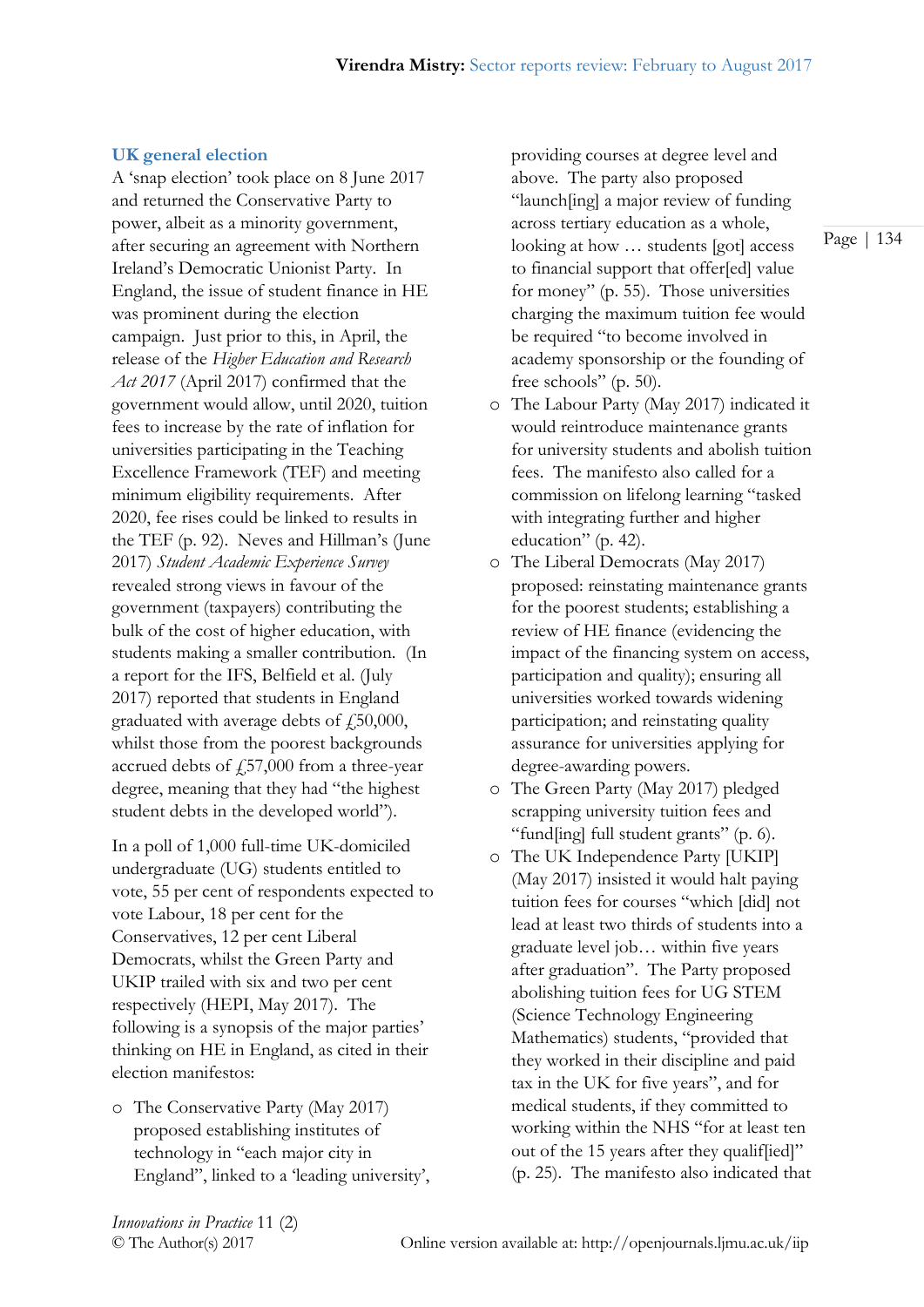maintenance grants would be restored for "the poorest students" whilst EU nationals would cease to be offered student loans.

# **Higher Education and Research Act**

*An Act to make provision about higher education and research; and to make provision about alternative payments to students in higher or further education.*

*Be it enacted by the Queen's most Excellent Majesty, by and with the advice and consent of the Lords Spiritual and Temporal, and Commons, in this present Parliament assembled, and by the authority of the same, as follows:-…*

Following agreement by both Houses on the text of the Bill, Royal Assent was received on 27 April 2017, therefore becoming an Act of Parliament. In terms of HE teaching and learning, the *Higher Education and Research Act 2017* (April 2017) outlined the role of the Office for Students (OfS), a new regulator and funding council for universities in England which would be established in 2018. The Act advised that the OfS would hold the statutory responsibility for quality and standards, approve new entrants to the HE sector, and also the awarding of university title and degree awarding powers. Further, the OfS would be empowered to make arrangements for assessing the quality of teaching in universities, via the TEF, and would incorporate the functions of OFFA, with universities being required to publish information on the fairness of their admissions (p. 122).

#### **Student expectations and experiences**

The HEA and HEPI *Student Academic Experience Survey,* which was first undertaken in 2006, encompassed a much wider range of questions in the 2017 edition. These included questions on student wellbeing

(discussed later in this paper) and opinions on policy options. In terms of student expectations of HE and reflections on teaching, from a sample of just over 14,000 UGs, Neves and Hillman (June 2017) reported:

- o Evidence of a continued fall in UG students' perceptions of value for money (VFM). However, as noted by the study authors, "different subject areas involve different combinations of teaching methods, contact hours and overall experiences that can all impact on perceived VFM" (p. 14). Accordingly, those UG students on Medicine and Dentistry (58 per cent), Veterinary Sciences/Agriculture (49 per cent), Subjects Allied to Medicine (47 per cent), and Physical Sciences (47 per cent), recorded high perceptions of VFM ['good'/'very good' combined]: UG students on Social Studies (27 per cent), Business and Administrative Studies (28 per cent), and Technology (28 per cent) courses, recorded comparatively low perceptions of VFM. Perceptions of VFM were also highest at Russell Group universities (39 per cent), and lowest at Post-92 institutions (32 per cent).
- o In analysis of 'experience versus expectations' 25 per cent of students felt their experience had been better than expected, but 13 per cent thought it had been worse. However, it was further observed, "More encouragingly, first year students (29 per cent) [were] significantly more likely than average to find their experience better than expected" (p. 19). Overall, one in three students indicated that they would have chosen a different course if they could choose again. This was highest in Technology (45 per cent), and Business and Administrative Studies (41 per cent); but lowest in Medicine and Dentistry (17 per cent).
- o In students' assessment of how much they felt they had learned, 65 per cent

*Innovations in Practice* 11 (2)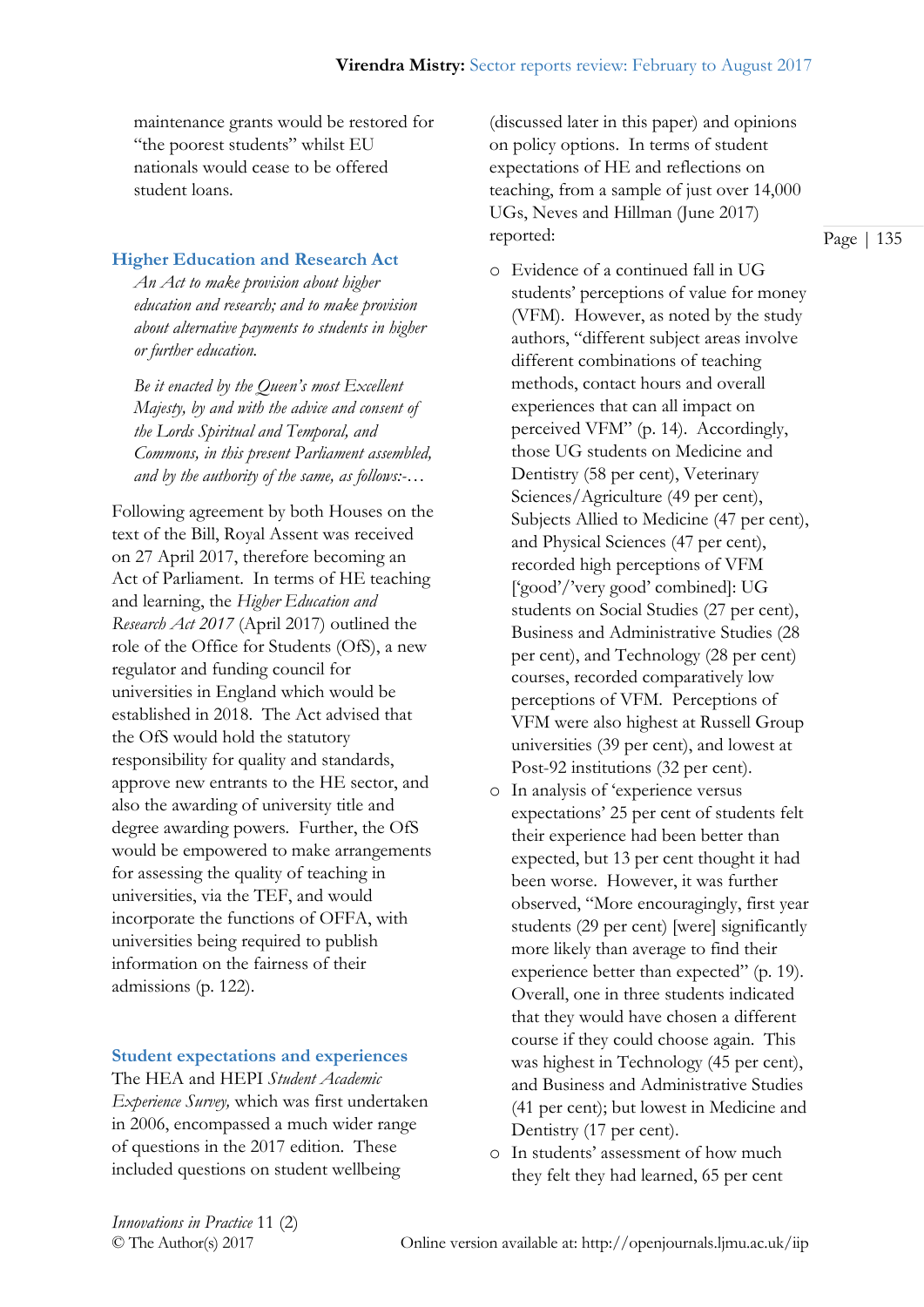stated that they had learnt 'a lot' compared with just seven per cent who felt that had learnt nothing or not much. Students living with others (rather than at home), employed one to nine hours a week (rather than in excess of ten hours), and in their final year, tended to feel they had learned more.

- o Students' value of contact hours appeared to peak, at a broad level, between ten and 19 hours (compared with a peak of satisfaction between 20 and 29 hours, reported in the 2016 survey).
- o Students preferred to see less spending on buildings and sports or social facilities, instead, wished to see budgets directed towards: learning facilities, student support services and more hours for teaching.

In Unite Students and HEPI's (July 2017) *Reality Check,* "the first major survey of its kind to look exclusively at applicant's expectations and state of mind" (p. 3), 2,012 applicants to UK universities took part in an online survey developed by YouthSight. *Reality Check* noted, 95 per cent of applicants expected to do more independent work, experience more group work (66 per cent) and to spend more time in lectures than in their school classroom (60 per cent). Comparing these expectations with data from Unite Students' Student Insight Survey (i.e. reported experience), in reality, 52 per cent did more group work than they did at school, and just 19 per cent indicated that they spent more time in lectures than they did in the classroom. In terms of one-toone contact time, the expectation gap was most pronounced among applicants for Arts courses.

ComRes administered a survey to full and part-time UGs, and organised two workshops, that reviewed student attitudes to, and perspectives on, their relationship with the university (UUK, June 2017). This was undertaken "in the context of increased fees-based funding, market competition and consumer rights." The report indicated:

- o Students valued an educational relationship with their university, based on high levels of trust. In particular, students valued a personalised and collaborative relationship that gave them confidence that their institution cared about their educational interests.
- o Student perceptions of VFM were based on what they expected to get out of their studies, particularly employment, as well as a personal experience of studying (e.g. good study facilities, high-quality academic staff and personalised feedback).
- o Students expected better communication from universities, especially in relation to course changes (up to a year in advance).
- o Students' top three priorities for the OfS were: 'ensuring all universities offer a good-quality education', 'ensuring all universities offer value for money', and 'ensuring students are protected if a university closes' (p. 18).

## **Student complaints**

The OIA (May 2017) closed a total of 1,668 cases in 2016. Most of the cases related to complaints regarding academic status (54 per cent), followed by service issues (23 per cent). Academic misconduct, plagiarism and cheating accounted for four per cent of all closed cases. In total, 22 per cent of cases were 'justified' or 'partly justified' or 'settled by the OIA', which was consistent with previous years' experiences. Most of the complaints were received from those studying Business and Administrative courses (n=244), followed by Creative Arts and Design (n=133), and Law (n=128). The OIA noted that PG students and international students from outside the EU continued to be over represented in complaints made and surmised (p. 15),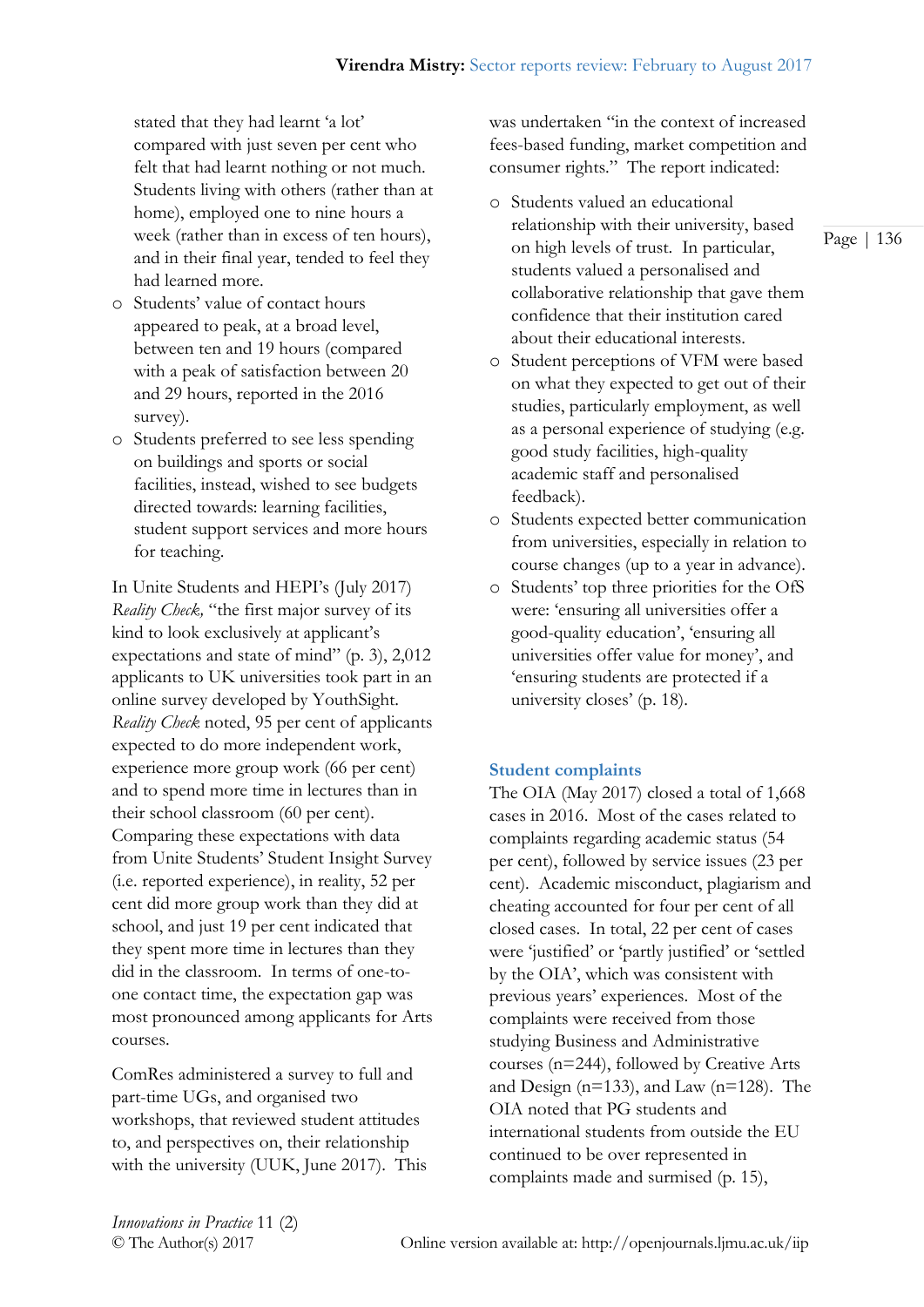*The investment which [PG and international students] make in their studies is often substantial and many have made a significant commitment in taking on their course. International students pay higher fees and may also incur higher costs such as travel… PG students have often to put their careers in hold to pursue their studies.* 

The OIA also found;

- o A tendency for complaints from students on flexible patterns of study and engaging with more than one provider;
- o A significant proportion of students who brought cases to the OIA were experiencing mental health difficulties; and
- o Procedural errors, which were prevalent in cases which were 'justified' or 'partly justified'.

## **Teaching Excellence Framework**

The TEF results, featuring 134 HE providers and three alternative providers with a university title, were released shortly after the outcome of the general election. 45 colleges and universities received the top rating ('gold'), 67 institutions were awarded 'silver', with 25 receiving the lowest rating, 'bronze' (HEFCE, July 2017a).

In a review of the first year of the TEF, including the TEF results, UUK's (August 2017) survey of its members, which elicited 83 responses, highlighted the following key feelings and issues for consideration:

- o General confidence in the fairness of the overall process;
- o The results did not correlate with institutional characteristics (e.g. student population or research income), but a slight correlation with entry tariff and other rankings;
- o Widespread belief that the TEF would raise the profile of teaching and learning; and

o Concerns about how the assessment framework defines and measures teaching excellence and the viability of subject level assessment.

72 per cent of respondents to Unite Students and HEPI's (July 2017) *Reality Check* survey rated the TEF as important, with "applicants from outside the UK [likelier] to rate it as important compared to UK applicants" (p. 13). However, as cautioned by the report authors, "… the introduction of student fees in England in 2012 did not change applicant behaviour in the ways that had been predicted, so it remains to be seen how much influence the TEF will have over applicant decision making in practice" (p. 13).

In Neves and Hillman's (June 2017) *Student Academic Experience Survey,* when asked about prospective fee rises to  $f$ 9,250 linked to the TEF, 76 per cent of respondents were against the idea of TEF-linked inflationary fee rises for any student.

#### **Learning gain**

Kandiko Howson (July 2017) reported on the first year of a  $\angle$ 4m HEFCE pilot projects programme, which involved over 70 HE providers in 13 projects, with the aim of testing and evaluating measures of 'learning gain' in England. Learning gain is broadly considered to relate to the improvement in knowledge, skills, workreadiness and personal development made by students during their time spent in higher education and had been considered as a possible metric in the TEF. Projects were classified as either 'telescope' (involving analysis of large amounts of data) or 'microscope' (focused on collecting data from specific groups of students). The report outlined numerous challenges that were faced in the pilot year. For instance, in relation to the telescope projects, "the challenge… [was] that when interesting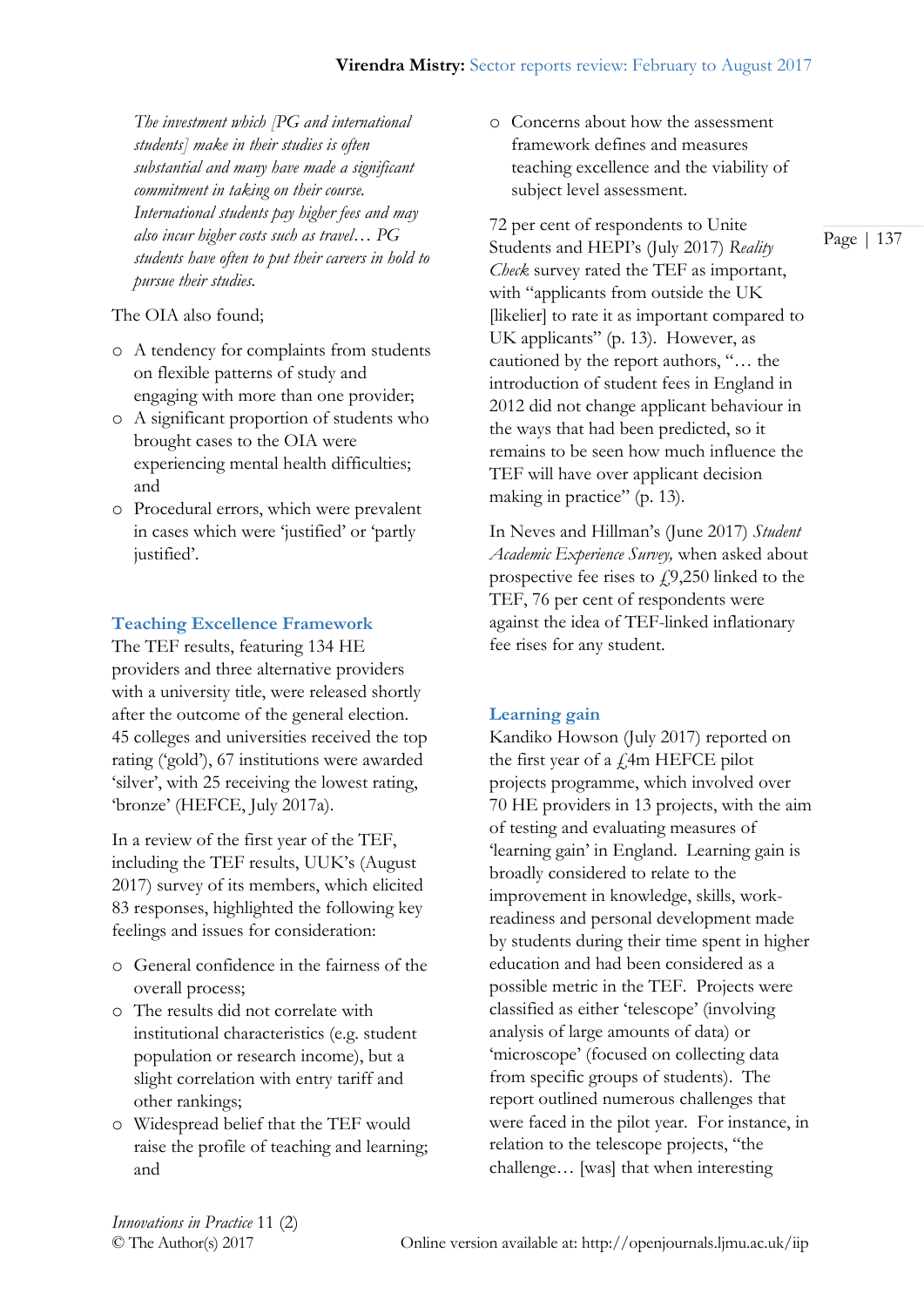findings [were] found, the data often indicate[d] correlational relationships but [did] not explain why, thus requiring further qualitative analysis" (p. 4); the challenge for microscope projects was "gathering sufficient data to be generalisable across student characteristics, subjects and institution type" (p. 4).

#### **Quality assurance**

93 HE providers, HE institutions (HEIs) and further education colleges (FECs) in England, Wales and Northern Ireland, were subject to HE Review (HER) in 2015/16, the final year of the methodology (QAA, March 2017a). It was reported that just over 80 per cent of providers received satisfactory outcomes, with around 15 per cent receiving one or more commendations. A quarter of the HEIs received one or more commendations, which was a similar proportion to the 2014/15 cohort. This compared with FECs, where around 30 per cent received one or more unsatisfactory judgements, and around 15 per cent receiving one or more commendations. In QAA's (April 2017) summary of findings of HERs with alternate providers undertaken in 2015/16 (n=38), 80 per cent received a positive outcome, which was a higher proportion than in previous years. QAA concluded that, "[Alternate providers] perform better than FECs" (p. 3), though advised that "an enhanced annual monitoring process [would] scrutinise alternate providers in 2018 ahead of the OfS's framework in 2019" (p. 5).

#### **Accelerated degrees**

In a 'rapid evidence assessment' literature review by a team from the IES, on the evidence and current thinking about UG accelerated degrees as an alternative and flexible mode of study, Pollard et al. (March 2017a) noted:

- o In the UK, accelerated degrees are offered by a modest number of 'modern universities'; with a focus on widening participation and "a more innovative approach to delivery" (p. 6), and private universities not restricted by the tuition fee cap. The degrees have been offered in a limited number of generally vocational subjects, and taken up by mature learners "who may be more able, motivated and proactive learners looking for a different kind of HE experience" (p. 6).
- o Common negative perceptions, or misconceptions, about accelerated degrees are that they are of lower quality, offering lower quality teaching and learning, looser quality assurance and lower outcomes.
- o Institutions have been reluctant to develop accelerated degrees because of: perceptions that they are costlier to develop and deliver, and do not fit well within the current funding system; staff concerns about increased workload, lack of time for preparation and wider activities, and worries about contracts; the estimated adaptations required to institutional processes; and a perceived lack of demand.
- o Students are thought to be disinclined towards accelerated degrees because of: a lack of awareness of flexible study options; concerns about having a less satisfying and more limited student experience; perceptions that it would involve a heavy workload with less time for reflection and deep learning, and lead to lower outcomes; and higher living costs per year coupled with less time to do paid work alongside their studies.
- o Concerns for employers are thought to be quality related, with employers placing less value on the qualification when recruiting.

*Innovations in Practice* 11 (2)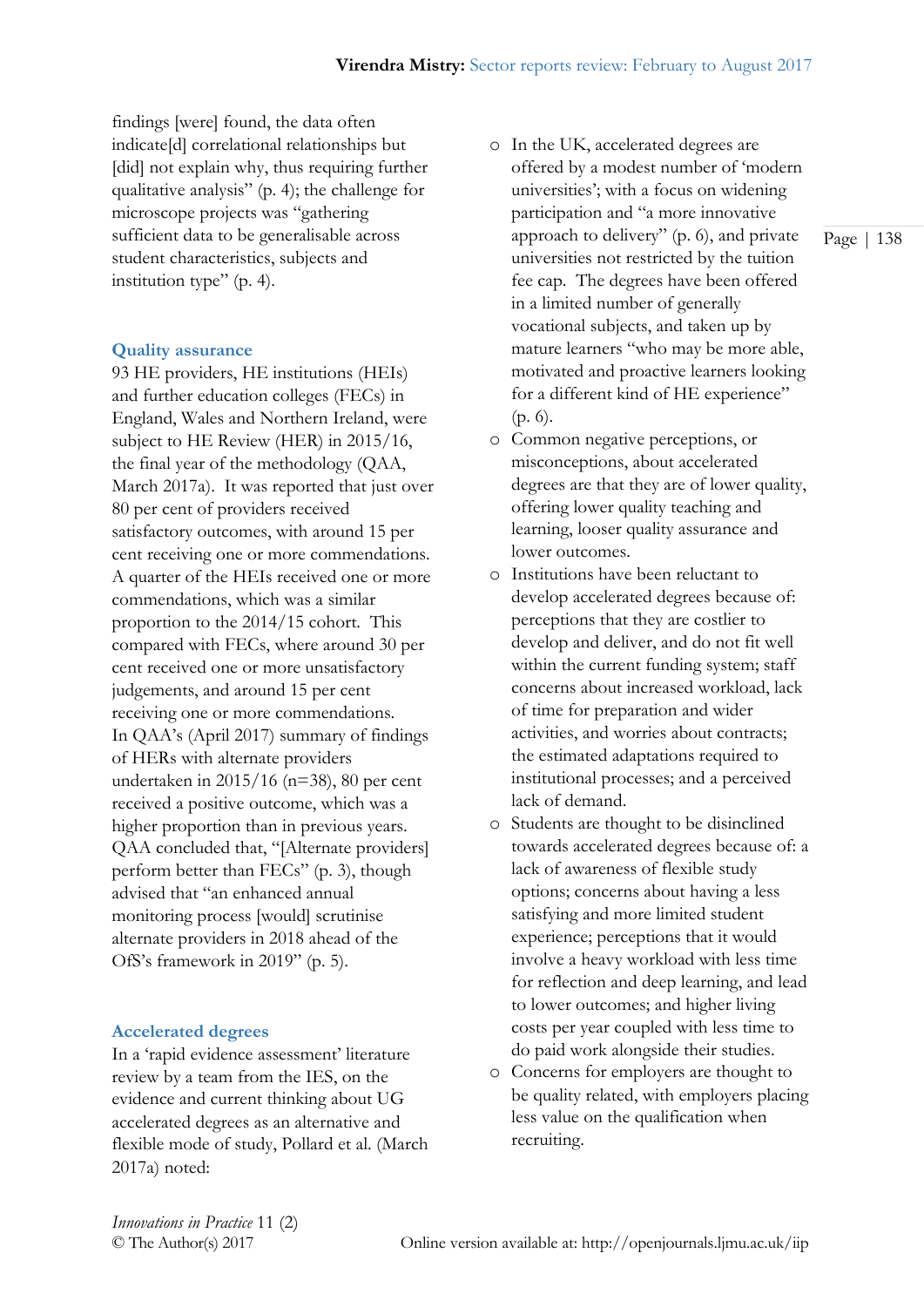In the *Higher Education and Research Act 2017* (April 2017), it was confirmed that universities would be able to charge higher annual fees for accelerated degrees (p. 93).

### **Degree apprenticeships**

In a survey of 66 HE providers, which included an institutional response from LJMU, UUK (March 2017) published evidence that supported the further development and growth of degree apprenticeships. Introduced in September 2015, they have been regarded as "open[ing] up opportunities for learners who might not have considered going to university… and work at the same time, offering a debt-free way to combine university education with invaluable work experience" (p. 5). Of the providers surveyed, 91 per cent were actively engaging with degree apprenticeships. UUK noted that there would be more than 7,600 degree apprentices by 2017/18, mostly in the areas of chartered management, digital and technology, and engineering.

#### **Credit transfer**

Pollard et al. (March 2017b) conducted a literature review on credit transfer in UK HE. Credit transfer is the mechanism that allows credit that is conferred by HE awarding bodies to be recognised, quantified and included towards the credit requirements for a programme delivered by another HE provider or between programmes offered by a HE provider. Pollard et al. note:

o Overall, the volume of literature on credit transfer is small, focusing on the technical, which largely reflects the current situation in the UK. By contrast, it is noted that there is a large volume of literature on credit transfer in North America, where practice is widespread and well established.

- o The 2016 HE White Paper (*Success as a Knowledge Economy*) underlined that there is policy interest in credit transfer, as a means of promoting greater flexibility and quality in HE, and to support lifelong learning and social mobility.
- o The literature suggests there are three models or purposes for credit transfer (which are not mutually exclusive): topping up (to enable a student to top-up from one qualification to another) and "regarded as a lower cost pathway to [UG] study and associated with widening participation" (p. 12); returning to learning (to enable students to return to HE or move from the workplace to HE and gain recognition for learning already undertaken), often involving formal processes of Accreditation of Prior Certificated Learning (APCL) and/or Accreditation of Prior Experiential Learning (APEL); and switching (to enable students who need or want to make a change to their programme and/or institution).
- o Credit transfer is not widely used in the UK. There is little evidence of institutional practice and, with the exception of The Open University, the volume of students making use of credit transfer systems and agreements is small. The literature indicates that there is no common framework for credit transfer across the UK nations, and the ability to either accumulate or recognise. Transferring credit is reliant on the policies and practices of individual institutions "that the student has to largely navigate alone" (p. 13).
- o The literature has clustered the benefits of credit transfer around three categories: learning effectiveness; flexibility and responsiveness; and resource effectiveness. Benefits include: supporting student mobility across geographies and institutions; reducing the risk of student drop-out; making HE

*Innovations in Practice* 11 (2)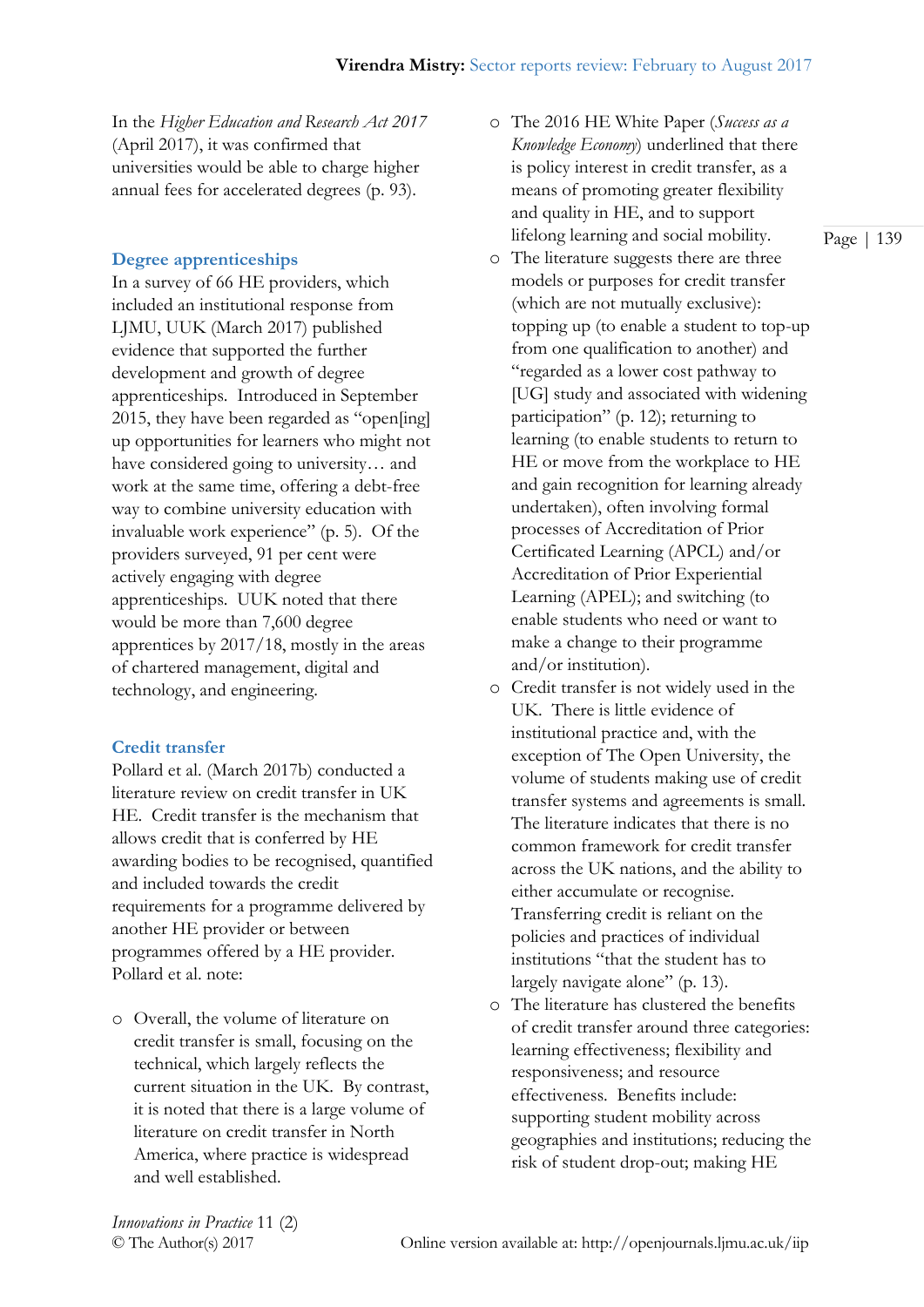more attractive and accessible; offering greater choice and flexibility; enabling learners to track their progress; helping institutions to create customised learning opportunities; and helping to promote and facilitate inter-institutional partnerships (as evident in progression pathways between FECs and HEIs).

o The challenges cited include: lack of incentives for HEIs to promote credit transfer owing to loss of fee income; inter-institutional variation in course content and structure; lack of consistency across the sector with individual institutions varying in their credit-related policies and practices (noted in differences in condonement and compensation of module failure, discounting poor performance in modules, the reuse and currency of credit, content of modules, and admissions processes); rigid and inflexible academic admissions timetables (whereby enrolment for most courses is typically allowed only once a year); and lack of demand.

### **Supporting transition**

In a study by Thomas et al. (April 2017), supported by the Paul Hamlyn Foundation, HEA and Action on Access, institutional strategies for supporting student retention were explored. The 'What Works? 2' evaluation, built on an earlier study (Thomas, 2012) and gleaned further insights from 13 UK universities, 43 discipline areas and changes over more than three years. Qualitative data is presented for each institution and, overall, it was noted (p. 28),

*The 'What Works? 2' model of working – combining research evidence from 'What Works? 1', an extended change programme, a cross-institutional team taking action, and the use of data, evaluation and feedback – helped institutions to meet existing and emerging* 

*challenges to improve student retention and success, and generated many other benefits for students and institutions. It is recommended that other institutions seeking to develop evidence in learning and teaching and improve student experience and outcomes adopt a similar evidence-informed, whole-institution approach to implement change in complex contexts.*

In the outcomes of OFFA's (June 2017) monitoring of access agreements for 2015/16, it was reported that institutions (HEIs and FECs) were making progress in 75 per cent of access targets; 73 per cent of 'student success' targets; and 83 per cent of progression to further study or employment targets. However, the report highlighted differences in performance targets for specific disadvantaged and underrepresented groups at different stages of the student lifecycle. Whilst institutions reported most progress against targets related to ethnicity, it was noted that there remained challenges for certain BME groups, notably with regards to non-continuation, attainment and progress to employment and further study.

The Student Opportunity Allocation (SOA) is ring-fenced funding in HEFCE's teaching grant to universities and colleges, to support long-term strategic work on widening participation (WP) and hardship support. Focusing on SOA investment to 2015/16, HEFCE (June 2017) reported:

- o The total HE sector expenditure on WP activities has been rising since 2010/11, when  $f(690.7 \text{ million had been invested},$ compared with  $\sqrt{283.4}$  million in 2015/16. Much of the growth in investment was directed towards supporting progression from HE, and in outreach work.
- $\circ$  Institutions spent  $\hat{f}$  34.9 million on supporting students in hardship in 2015/16, a four per cent rise on the previous year. 1.9 per cent of students received hardship funds.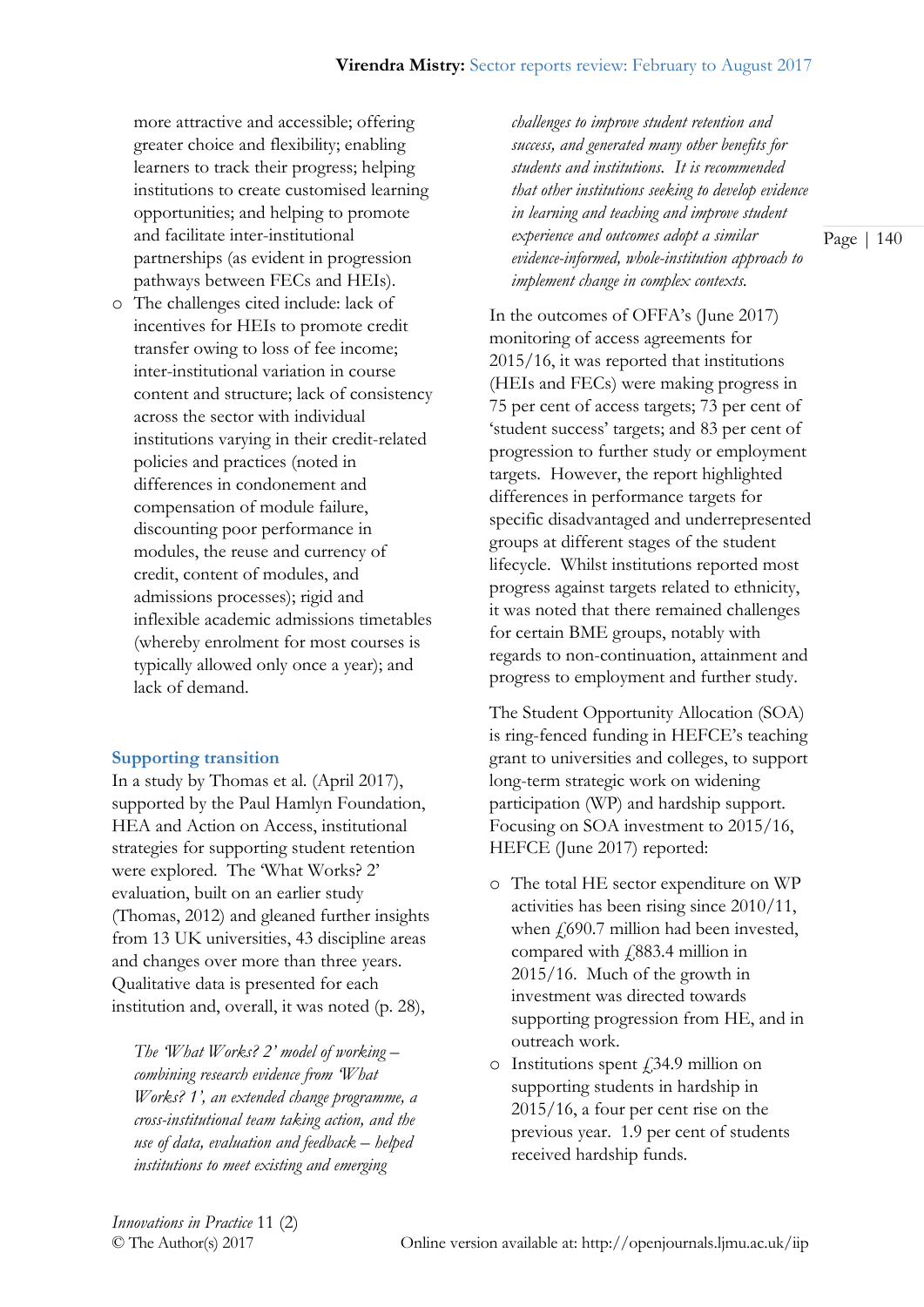In analysis of non-continuation rates for full-time, first degree, UK domiciled entrants to HEIs in England between 2008/09 and 2014/15, HEFCE (July 2017) noted:

- o Non-continuation rates were lowest for students with high levels of attainment prior to entering higher education. Only two per cent of students with the highest entry qualifications (AAAA and AAA) did not continue in 2014/15, compared with 12 per cent of those entrants with the lowest number of entry tariff points. Higher non-continuation rates were evident with mature entrants (aged 21 or over), and despite a narrowing of the rate, at 12 per cent in 2014/15, this remained more than five percentage points greater than that for young entrants. Higher non-continuation was also evident among Black students (ten per cent in 2014/15), some way above that for other ethnic groups. By contrast, Chinese students had the lowest noncontinuation rate at four per cent in 2014/15. Also noted was a sharp increase in the proportion of the most disadvantaged students no longer in HE compared to students from the most advantaged background.
- o In terms of those students who transferred (i.e. who left their first degree course during the first year to start a different degree course), students with the lowest entry qualifications were roughly five times as likely to transfer as those with the highest. Data showed that the transfer rate for mature students declined by more than a third since 2008/09, while White students had the lowest rate of transfer of any ethnic group. Over the entire period, the highest transfer rates were evident for Black students.

In a survey involving 2,612 interviews, conducted among school children aged 11point fall on the previous year, down from a Page | 141 16 in schools (drawn from a random sample) in England and Wales, it was shown that 74 per cent were 'likely' to go into HE, when old enough (Sutton Trust, August 2017a). This represented a three percentage high of 81 per cent in 2013, and the lowest proportion since 2009. The main reasons for not wanting to go into HE were 'not liking the idea of, or enjoying learning or studying' (70 per cent), and concerns about finance (64 per cent). The Sutton Trust (August 2017b) also revealed that financial worries were particularly pronounced in families "with low levels of affluence (66 per cent compared with 46 per cent in 'high affluence')." Further, it was reported that the proportion of pupils from 'low affluence' households (61 per cent) intending to progress to HE was the lowest in seven years.

In a statistical release from the DfE (August 2017), an estimated 24 per cent of pupils who were in receipt of free school meals (FSM) aged 15 entered HE by age 19 by 2014/15. This compared with 41 per cent of non-FSM pupils (the gap between FSM and non-FSM pupils has varied between 17 and 19 percentage points from 2005/06 and  $2014/15$ ).

Wiseman et al. (March 2017) presented findings from a study on the reasons for regional variations in HE participation. Adopting a mixed-methods approach the study, which was presented to the DfE, drew on: extensive literature concerned with progression to and participation in HE; analysis of national data; and primary qualitative research with young people  $(n=146)$ , their parents  $(n=85)$ , school staff (n=19) and other stakeholders (n=25). Eight wards in England (including Anfield, Liverpool) provided the geographical focus for the research. The study found that the challenges of WP in HE are not uniform across the country and that a one size fits all

*Innovations in Practice* 11 (2)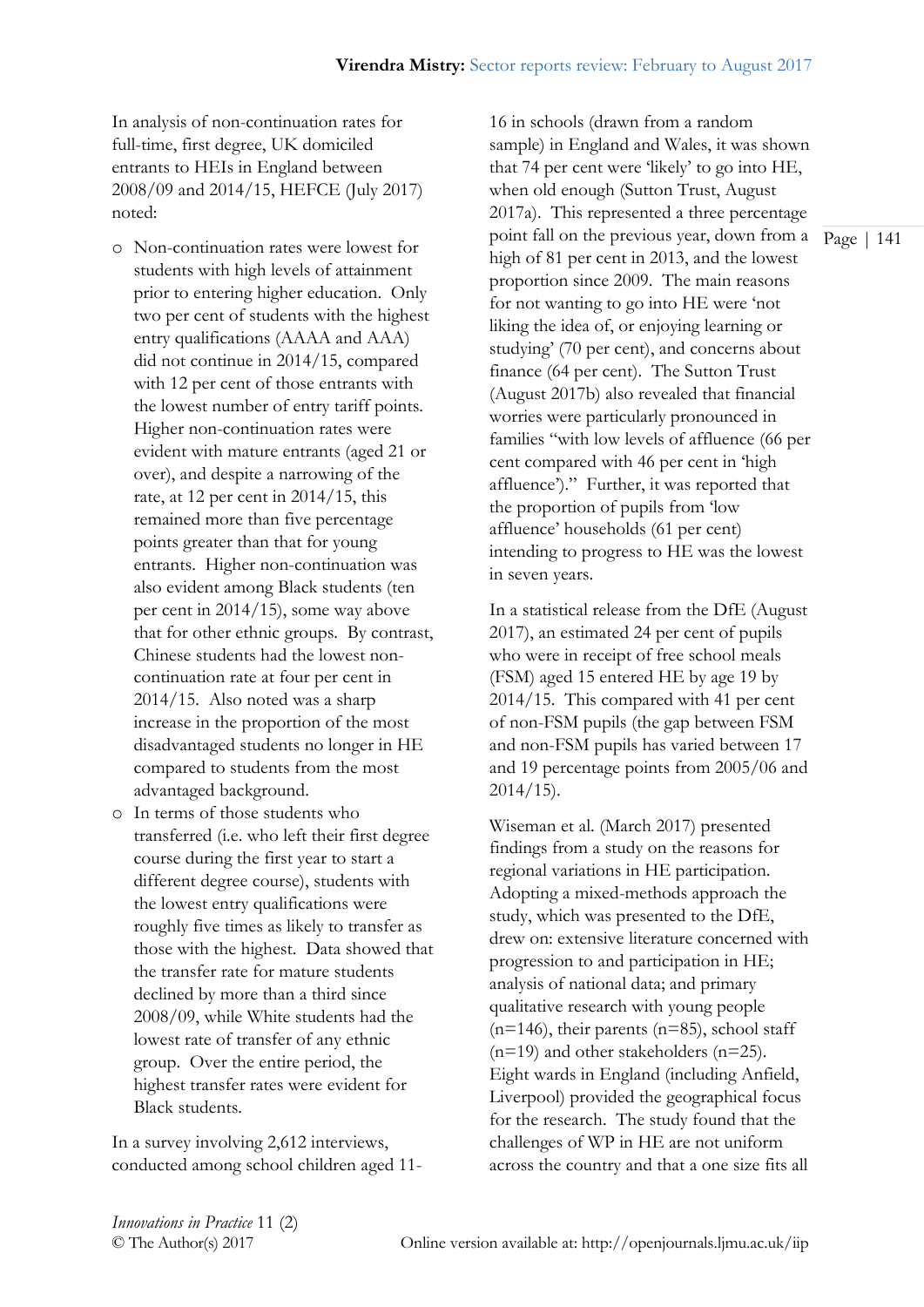approach is unlikely to be appropriate for tackling them. For instance, the report authors noted that feelings and connections to the local area may influence aspiration and participation in HE in complex ways; while areas may face similar challenges and disadvantages, it was found that there were stark differences in the extent to which residents felt pride or stigmatisation by where they came from.

DfE (August 2017) estimated that 65 per cent of students who took A-level and equivalent qualifications in independent schools and colleges progressed to the most selective HE providers by age 19 by 2014/15, compared to 23 per cent of those from state-funded schools and colleges. Further, the gap between state and independent rates was shown to have increased from 42 to 43 percentage points between the 2013/14 and 2014/15 cohorts (in 2008/09 the gap was 37 percentage points).

In a report to OFFA, Crawford et al. (June 2017) analysed key points raised from interviews with staff responsible for WP in eight institutions, to understand current practice and challenges related to outreach evaluation. The report authors noted that a lack of time and resources, data (collection and analysis), getting people 'on board' with evaluation, and a lack of benchmarking and consistency across the sector, were areas where further guidance was needed. The authors focused on the Higher Education Access Tracker (HEAT), a monitoring and evaluation service for subscribing HE providers that "tracks engagement in outreach activities and builds evidence of future achievement to prove the value of outreach" (see [http://heat.ac.uk\)](http://heat.ac.uk/); the study authors concluded that the application of HEAT, together with empowering staff, could support future outreach evaluation work.

OFFA also commissioned a study led by The Open University (July 2017) that outlined five case studies on outreach aimed at disadvantaged adults. Each case study (The Open University [n=2], Birkbeck University of London, University of Leeds, and University of Bristol) illuminated a different approach to adult outreach, but shared a number of findings. To be effective, the report authors recommended that outreach with adults:

- o Needs to build confidence though supported small steps and tasters of HE;
- o Has to be delivered in a flexible way, at low cost to the student, and with lowrisk, and to be as personalised as possible;
- o Needs to bridge the informal-formal learning divide, and offer clear pathways; and
- o Would benefit from countering "the symbolism of adults feeling that 'did not belong' [or that] HE was 'out of reach'" (p. 8)

Sanders et al. (March 2017), of the Behavioural Insights Team at the DfE, published evidence from a study conceived under the coalition government, and began in 2013. In this large scale randomised controlled trial, letters written by university students from a similar background were sent to high achieving young people (students who scored more than 367 points on their best eight GCSEs and went to schools which typically sent more than 20 per cent of their high achieving students to their nearest HE institution) during their first year in sixth form, and encouraged them to aim higher in life. As part of the study, 11,104 young people, across 300 schools, took part. Students either received a letter from a male former student, sent to their school in November (and addressed to the student), or a letter from a female former student, sent to their home in April, or both letters, or neither letter. Outcomes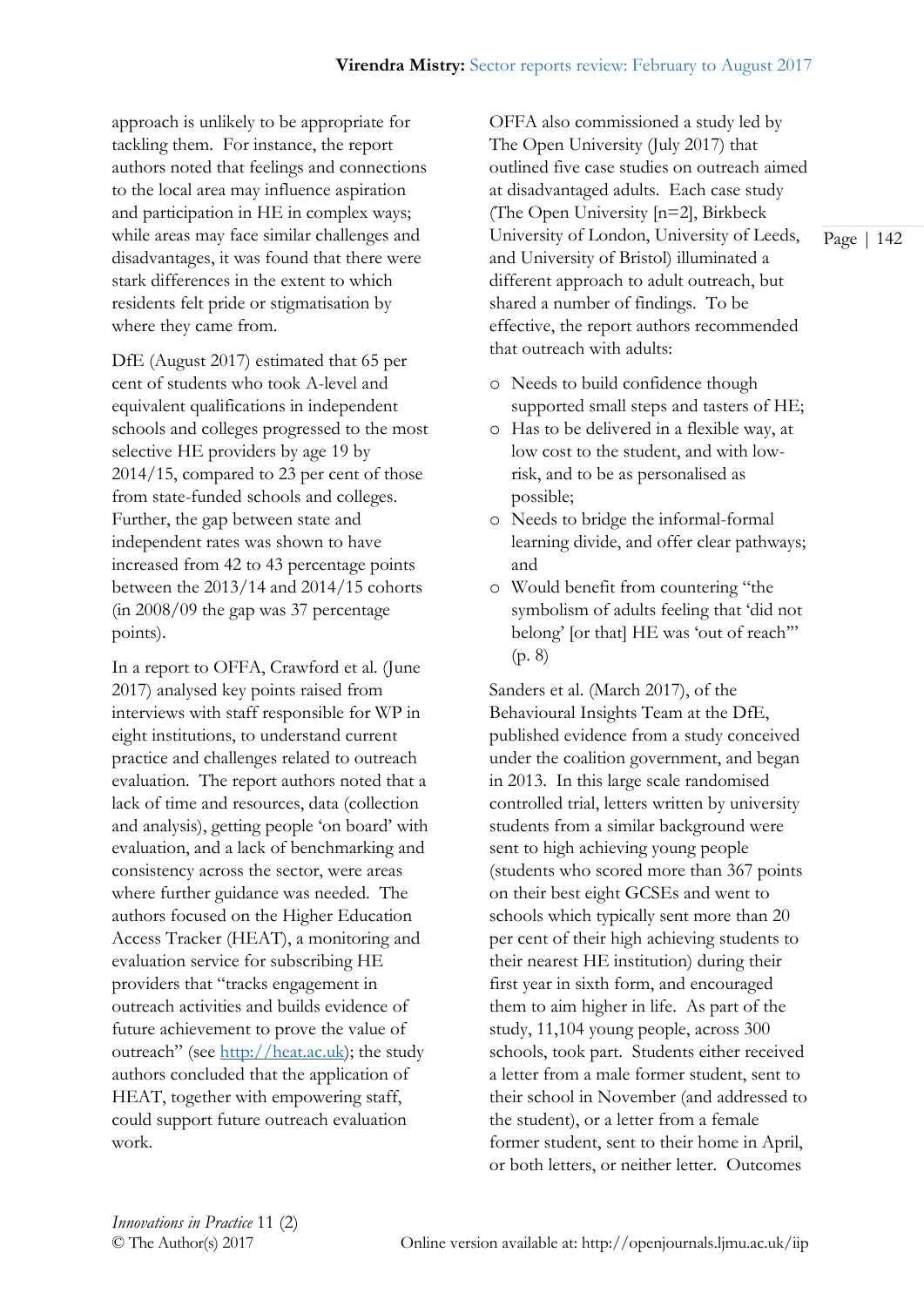were tracked through UCAS applications up to two years later (thus allowing for students to apply during a gap year). The study authors found that:

- o There were no statistically significant effects on students' likelihood of applying to university overall;
- o Receiving both letters significantly increased the chance of applying to a Russell Group university (from 19.9 per cent to 23.2 per cent); and
- o Receiving both letters significantly increased the chance of receiving and accepting an offer from a Russell Group university (from 8.5 per cent to 11.4 per cent).

UCAS (June 2017) published guidance and information on pathways enabling students the opportunity to progress to a bachelor's degree in an incremental way. Foundation years, foundation degrees, Higher National qualifications, and higher end degree apprenticeships were at the heart of their review. As well as outlining the purpose of each pathway, the document highlighted its status and stage of development across all UK nations, key challenges for each pathway (with reference to availability and access, progression and recognition, and WP), and suggested actions. This guidance was preceded by results from a survey of schools and colleges in England, registered with UCAS. The study revealed that 22 per cent of respondents (n=132) reported that they did not feel universities and colleges had a good understanding of vocational qualifications (UCAS, March 2017).

Further, BTECs as a pathway to HE was critiqued in a report to HEPI by Kelly (February 2017). Among the recommendations was the need for universities to consider ways of meeting the requirements of students, with applied backgrounds, to transition more effectively to more theoretical, exam-assessed study.

### **Equality and diversity**

In Neve and Hillman's (June 2017) survey, there were stark differences in perceptions of VFM of HE among different ethnic groups. Among UK domiciled students, 36 per cent of White students thought UK HE offered 'good value'. This compared with 33 per cent of Black (n=380), 29 per cent of Chinese (n=209), 29 per cent of Mixed (n=564), and 24 per cent of Asian students  $(n=1,406)$ . The HEA/HEPI study also found that Black students were more likely to be self-critical when reflecting on whether their experiences had met expectations, whilst Chinese students were more likely to cite concerns about a lack of support for independent study, and Asian students (not including Chinese) feeling that their lecturers were inaccessible. Asian students were more likely to live at home during study and, with some disadvantages in terms of isolation, tended to report lower gains in learning.

In a report to HEFCE, the ECU (April 2017) highlighted some critical success factors that resulted in 'sector leading and innovative practice in advancing equality and diversity'. Over 120 individual submissions were received from 49 English HE institutions and the following was noted:

o Embedding collaboration and consultation with different bodies within the institution (students, alumni, academic staff, professional support staff, unions and equality networks) was key in advancing equality and diversity. However, the strongest initiatives were thought to be those that looked beyond the institution and involved collaborative working and information sharing with external organisations (e.g. charities, support agencies, the police, the NHS,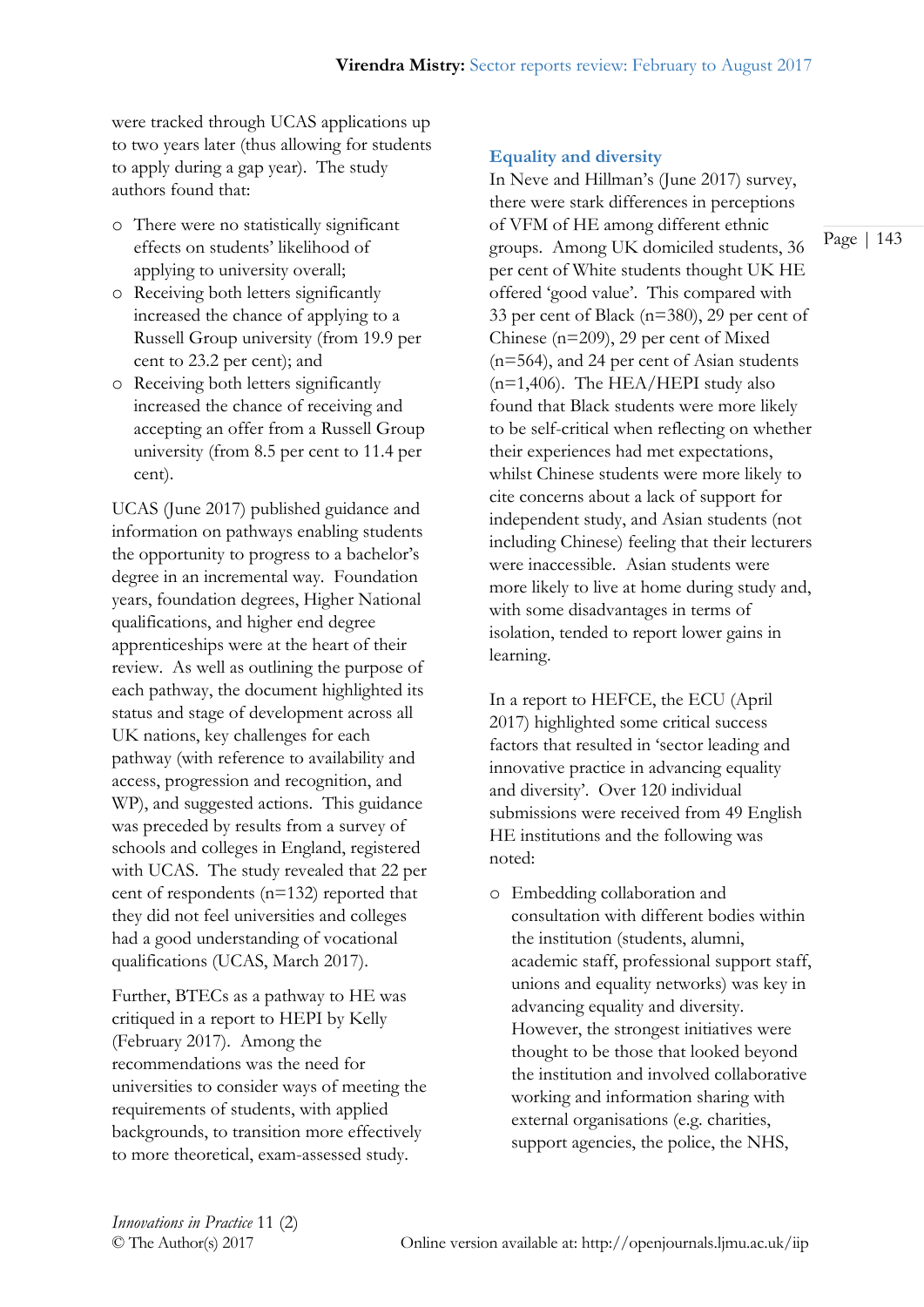employers, and primary and secondary schools).

- o Communication was found to be a major factor and the study highlighted those initiatives that went beyond the use of webpages, newsletters and mailing-lists to utilise videos, social media and webbased software.
- o The most effective initiatives made good use of available data to identify equality challenges and monitor progress or success. Evidence was provided of innovative uses of data dashboards and data collection to assist with this.
- o In many of the initiatives selected, there was often a high level of visible leadership which was balanced with an 'embedded' approach that ensured some local ownership of cultural change within a department, faculty or team.
- o Effective practice was underpinned by the use of networks that served as tools for sharing good practice, advocacy, consultation and celebration.
- o Most initiatives were informed by consultation and research, with examples of varied methods of stakeholder engagement. This not only included formal consultation exercises, but also in the reviewing of feedback forms, application of surveys, and focus groups as well as through the seeking of knowledge and ideas from staff or student networks.
- o Resourcing (e.g. through the provision of central funds for research leave), investment in people (e.g. hiring dedicated personnel for administrative support), and 'low resource/high impact' support through existing projects (or networks) underpinned many of the initiatives audited.
- o Some initiatives started at a departmental level, or were piloted within specific operational or subject areas before being implemented across an institution. This provided an important opportunity for

learning and development on a small scale before the implementation of larger scale interventions.

o The best initiatives were those that were clear in their aims and objectives, and demonstrated an awareness of an institution's wider objectives or framework of equality and diversity.

In Sutton Trust's (August 2017b) poll of school children aged 11-16, girls (77 per cent) were more likely than boys (70 per cent) to expect to enter higher education; and BME young people (82 per cent) were more likely than their White peers (71 per cent).

In HESA's (August 2017) longitudinal analysis of those who graduated in 2012/13, 66.1 per cent of Black (UK domiciled only) leavers were in full-time paid work, compared with 74.5 per cent of White leavers, 72.6 per cent of Asian leavers, and 71.6 per cent of Other (including mixed) leavers. Black leavers were also more likely to be assumed to be unemployed (5.9 per cent), compared with White (1.7 per cent), Asian (4.2 per cent) and Other (4.6 per cent) leavers. In terms of destinations for those known to have a disability (UK and other EU domiciled), 66.3 per cent were in fulltime paid work, compared with 74.5 per cent 'no known disability): four per cent of leavers known to have a disability were assumed to be unemployed (with a further 4.2 per cent 'not available for work), compared with 2.1 per cent of leavers with no known disability (with a further 2.9 per cent not available for employment).

## **Student wellbeing**

Neves and Hillman (June 2017) identified lower levels of wellbeing among student respondents to their survey, when compared with the national population data, collated by the Office for National Statistics (ONS). Students reported lower life satisfaction, life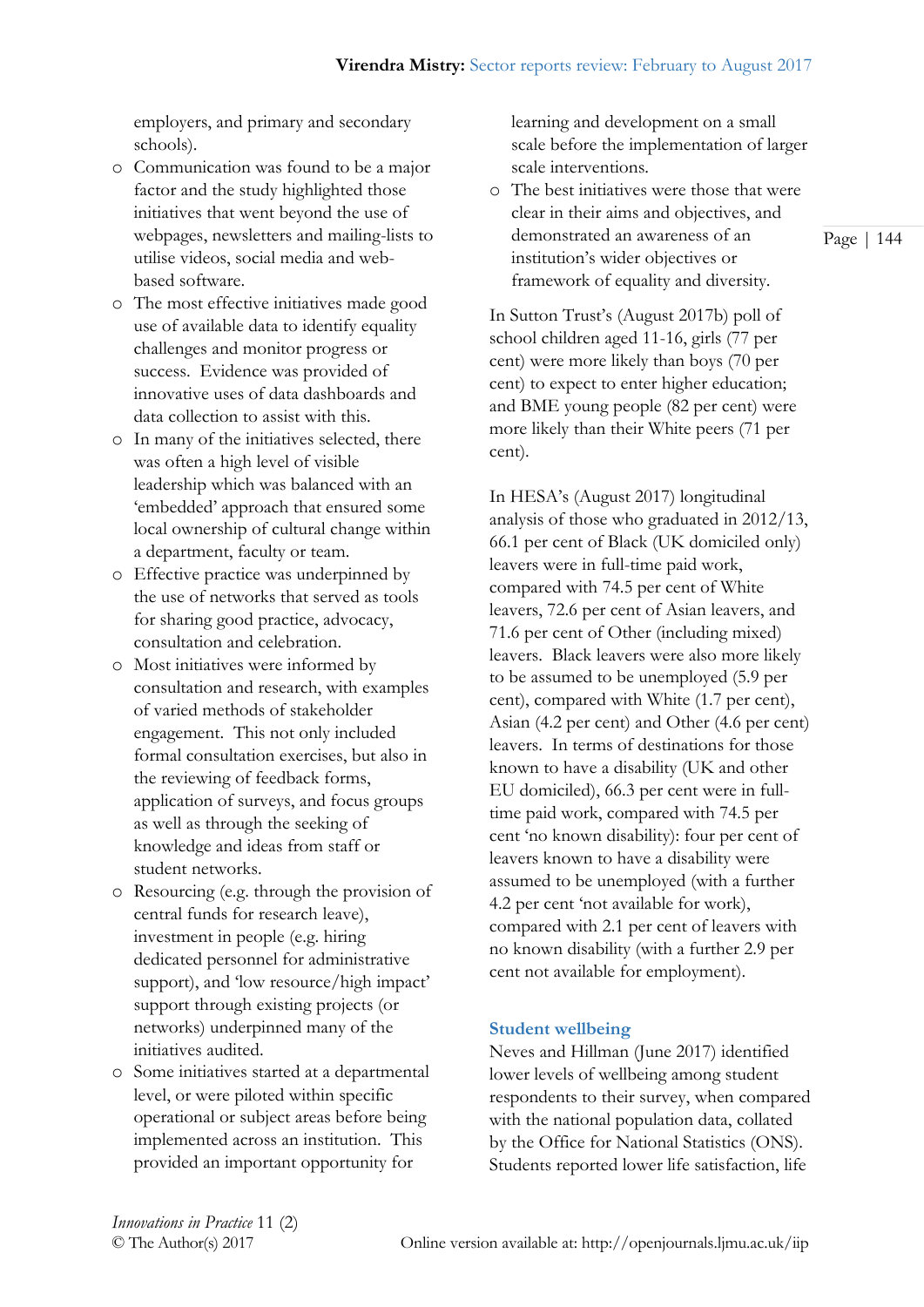worth, happiness and higher anxiety, compared with young adults aged 20-24.

Unite Students and HEPI's (July 2017) *Reality Check* study of applicants' mental health and wellbeing painted a "mixed and ambiguous" picture (p. 14). 71 per cent of applicants felt satisfied with their lives, felt supported, and optimistic about the future. However, applicants who identified as Lesbian, Gay, Bisexual (LGB) or 'Other' sexuality, those with an existing mental health condition, and applicants from lower socio-economic groups reported feeling less satisfied with their lives than their peers. Higher levels of anxiety were also evident in responses from care leavers. Peer support was regarded as the most important first line of support anticipated by applicants and, among university staff, lecturers and tutors were most likely to be approached (as opposed to university counselling services or a GP).

In relation to social integration, 47 per cent admitted having a degree of anxiety about living with people they have never met. Respondents from lower socio-economic groups and those who identified as LGB or 'Other' sexuality, reported feeling less confident about making friends and felt more anxious about living with strangers. In Neves and Hillman's (June 2017) data on wellbeing, students who identified themselves as LGB, Asexual or 'Other' (n=2,118), when compared with Straight students (n=11,480) were found to have lower life satisfaction, life worth, happiness, and higher levels of anxiety.

*Reality Check* respondents recognised the role of accommodation in social integration, and the importance of living with like-minded students. Most wanted to see social events during the first week, or throughout the year organised by students, and student-led clubs and societies in student accommodation.

providers and students' unions. The themes Page | 145 To demonstrate how universities have been responding to their duty to develop an effective response to harassment, hate crime and sexual violence, UUK (July 2017) published 32 case studies submitted by HE addressed included: ensuring an institutionwide approach; preventing incidents; reporting and support processes; recording incidents; staff and student training; sustaining external relationships; drawing on good practice; and dealing with online harassment and hate crime. The report noted that, "universities and students' unions [were] continuing to evolve their thinking and practice following the publication of [the NUS's (2016a) *Hidden Marks* and 'Stand by Me' (NUS, 2016b) campaign] in October 2016" (p. 3).

### **Students and public engagement**

In a HEFCE-commissioned study, York Consulting (Wilson et al., January 2017) sought to explore the relationship between public engagement (PE) and the student experience across a sample of ten English HE providers. The study focussed on a small number of specific projects to highlight the range of activity taking place. The authors found that public engagement with research (PER) was relatively welldeveloped, but public engagement with teaching and learning (PETL) was less clear. PETL was viewed as still evolving and patchy, depending on the nature of the faculty. Whilst PER engaged PG students, PETL activity was more likely to involve UG students. The HE providers analysed in this study reported on a range of areas in the PE space that merited further development. These included: the recruitment of senior staff to lead on PE; increased PE activity for UG students; increased activity in targeted areas (such as community projects); scheduling of PE activities to improve both planning and awareness; establishing PE as an explicit element of staff reward and

*Innovations in Practice* 11 (2)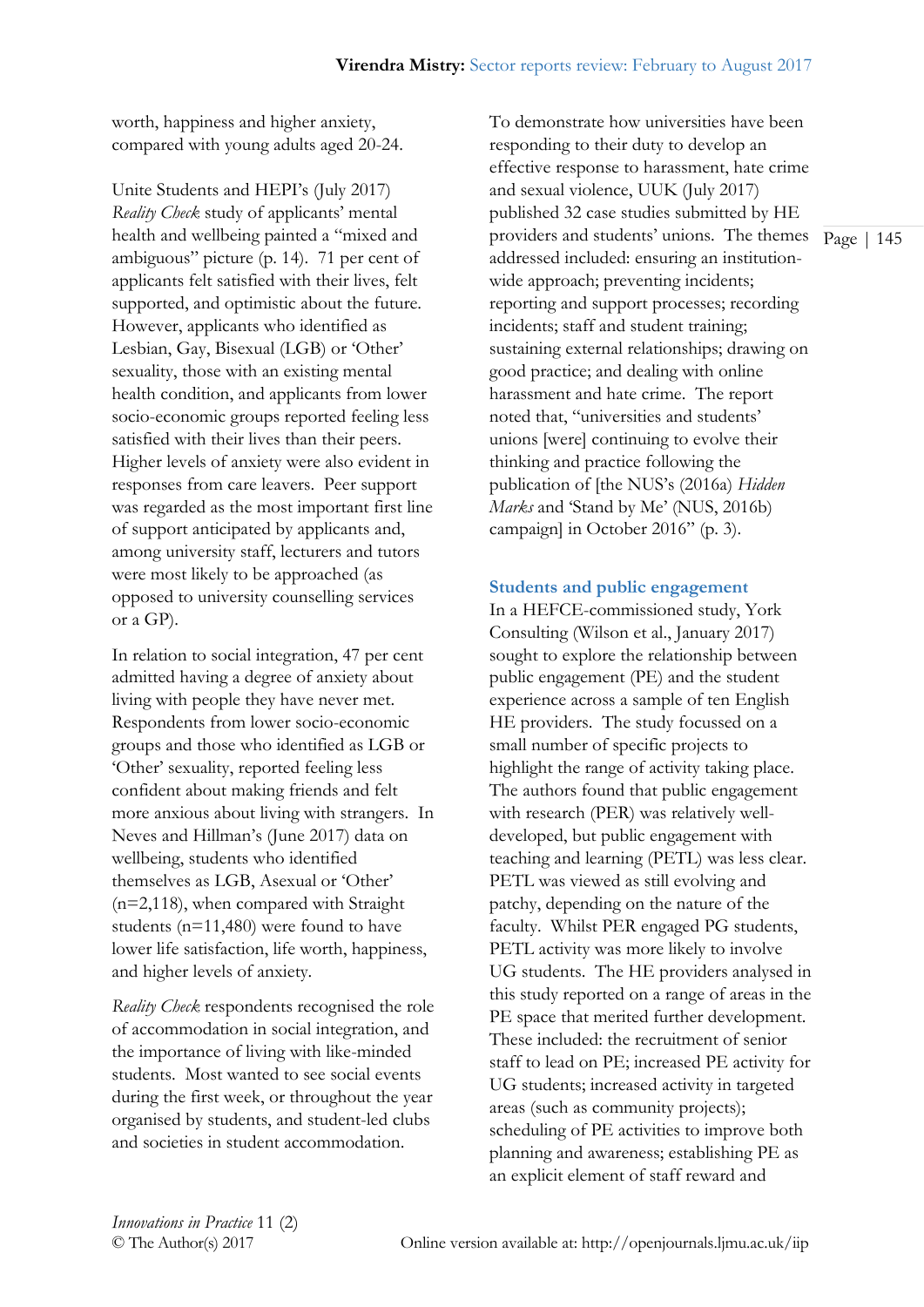recognition processes; and implementing systems for monitoring and evidencing PE activities.

# **Technology-enhanced learning and digital capability**

In a report for HEPI, Davies et al. (March 2017) of Jisc, put forward the following recommendations:

- o HE providers should ensure that the effective use of technology for learning and teaching is built into curriculum design processes and, to support this, the sector should develop an evidence and knowledge base on what works in technology-enhanced learning to help inform decisions, and disseminate these insights to the rest of the sector;
- o HE providers should give consideration to learning analytics, whilst researchers should consider how the "learning analytics big dataset" can be harnessed to provide new insights into teaching and learning;
- o Digital technology should be recognised as a key tool for HE providers responding to the TEF: providers should be expected to include information on how they are improving teaching through the use of digital technology in their submissions to the TEF; and
- o HE providers should ensure the digital agenda is being led at senior levels: digital capability should be reflected in recruitment, staff development, appraisal, reward and recognition.

UCISA (May 2017) published results of their Digital Capabilities Survey, a tool that benchmarked strategy and practice, and examined how UK universities were developing staff and students "to perform efficiently and effectively in a digital environment." There were a total of 159 institutional responses with findings

arranged by: defining digital capabilities; the strategic context of digital capability development; how institutions developed digital capabilities of staff and students; and how, in the context of the withdrawal of Disabled Student Allowance, institutions were addressing accessibility and financial differences.

Jisc's *Student Digital Experience Tracker*  explored how students use and feel about the digital tools, environment and the support institutions provide: there were over 22,000 student participants from 74 organisations (comprising largely HEIs and FECs in the UK) (Newman and Beetham, June 2017). The findings indicated that students were generally positive about the use of digital technologies in their learning. However, the use of digital activities within courses was not as prevalent as was expected, with technology more commonly used for convenience rather than to support more effective pedagogy. The study also found that these results raised questions about the level of digital skills awareness within both HEIs and FECs: 80 per cent of HE learners felt that digital skills would be important for their chosen career but only half of all respondents agreed that their course prepared them well for the digital workplace. This, as articulated in the report, raised questions about the provision and/or signposting of services to students that supported the development of digital skills and capabilities. To further support the conclusions of the *Tracker* findings, reflecting on a survey of 1,001 post-16 learners in Scotland, Jisc (May 2017) reported that nearly two-thirds of respondents thought that staff needed to improve their digital skills. A similar proportion also felt that students needed to be taught more digital skills in order to prepare them for the workplace. 54 per cent of respondents thought that technology was

*Innovations in Practice* 11 (2)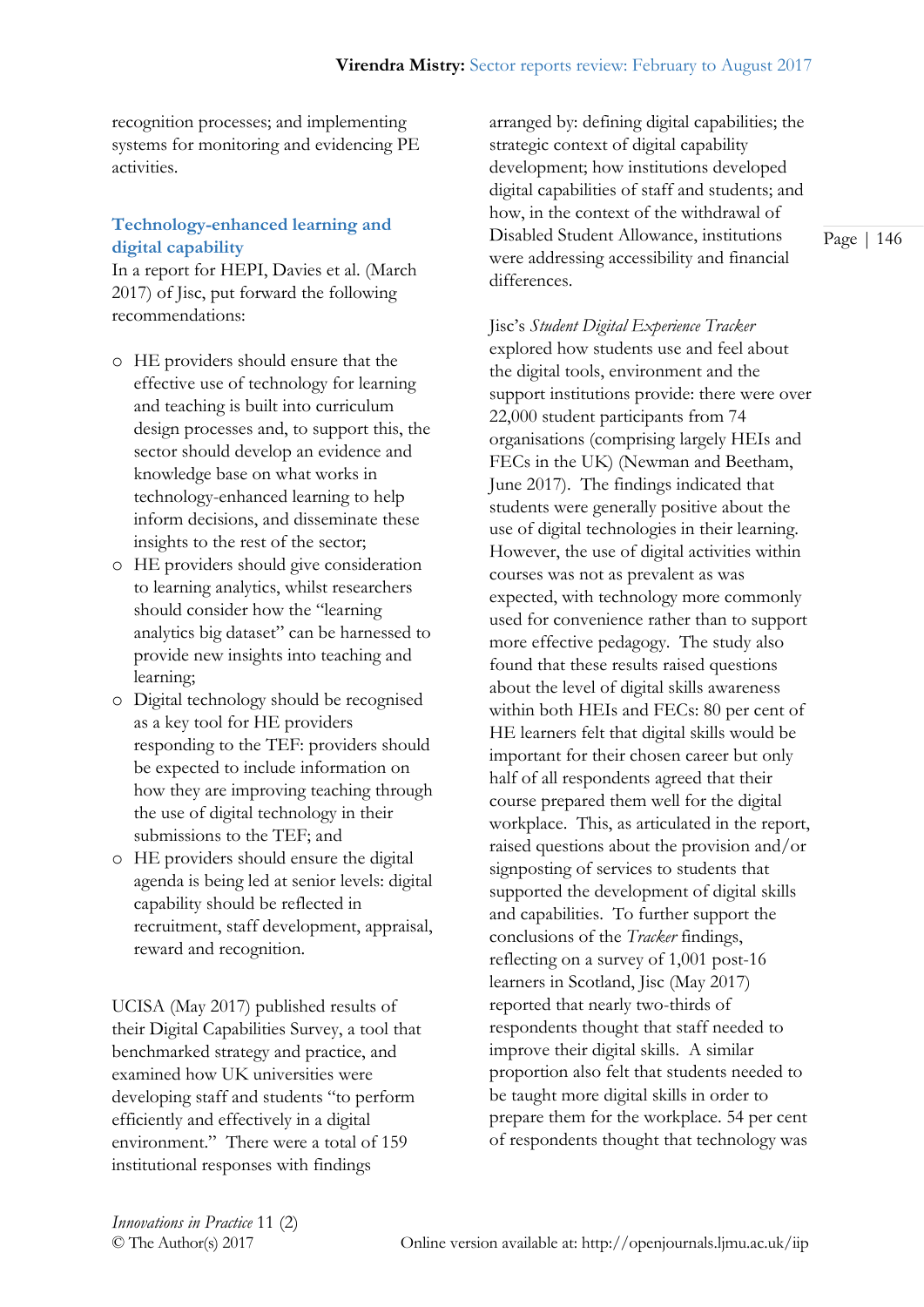developing faster than schools, colleges or universities could cope with.

GO-Science, working with the Department for Culture, Media and Sport and industry representatives reported on a summit on the future of digital skills (Foresight, GO-Science, July 2017). In recognising that digital skills were required for basic citizenship and engagement with society, and could impact the individual (e.g. time, employment and earnings benefits), the summit concluded that there was still uncertainty regarding the nature of future technologies and the digital skills needed to use them. Among suggestions for further research was how learning technologies were improving the digital skills of students in HE.

#### **The Smith Review**

In March 2016, Professor Sir Adrian Smith was asked to undertake, on behalf of Her Majesty's Treasury and DfE, a review of 16- 18 mathematics education. These had been prompted by two related issues: first, the increasing importance of mathematical and quantitative skills to the future workforce; and secondly, by comparison with competitor economies, the low percentage of students in England continuing mathematics post-16. In particular, the Smith Review considered the case for, and feasibility of, all students continuing some form of mathematics until 18 (with mathematics being interpreted in its broadest sense, to include quantitative skills, statistics and data analysis). Whilst the review concluded that England did not have the range of pathways available, or the capacity, to deliver the required volume and range of teaching to support most or all students continuing mathematics until 18, it did shed light on students transitioning to HE, and made two recommendations that included HE:

- mathematics qualification beyond GCSE. Page | 147 o With the exception of mathematics degrees, more than 40 per cent of English 19 year olds studying STEM subjects in UK universities do not have a The review noted that this increases to over 80 per cent for students on non-STEM degree courses (e.g. Business and Management, Economics, Geography, and Sociology), many of which have a significant quantitative element (from applied statistics to advanced mathematical modelling). Referencing other studies, it was posited that, "A lack of confidence and anxiety about mathematics/statistics are problems for many university students; and many have done little or no mathematics preuniversity for at least two years" (p. 36). Thus, by continuing to study mathematics students would be better prepared for a wide range of courses in HE, giving them confidence in tackling the mathematical and statistical content of their university course.
- o The review's two recommendations, referencing HE and the roles of universities, included: issuing guidance to OFFA to continue to encourage universities to support 16-18 mathematics education in the context of access for, and success of, students from disadvantages backgrounds; and for the DfE "to encourage universities to consider specialism in 16-18 mathematics if establishing new schools, sponsoring existing schools or providing other support to schools, particularly in local areas where Level 3 mathematics participation and achievement is poor" (p. 11).

*Innovations in Practice* 11 (2)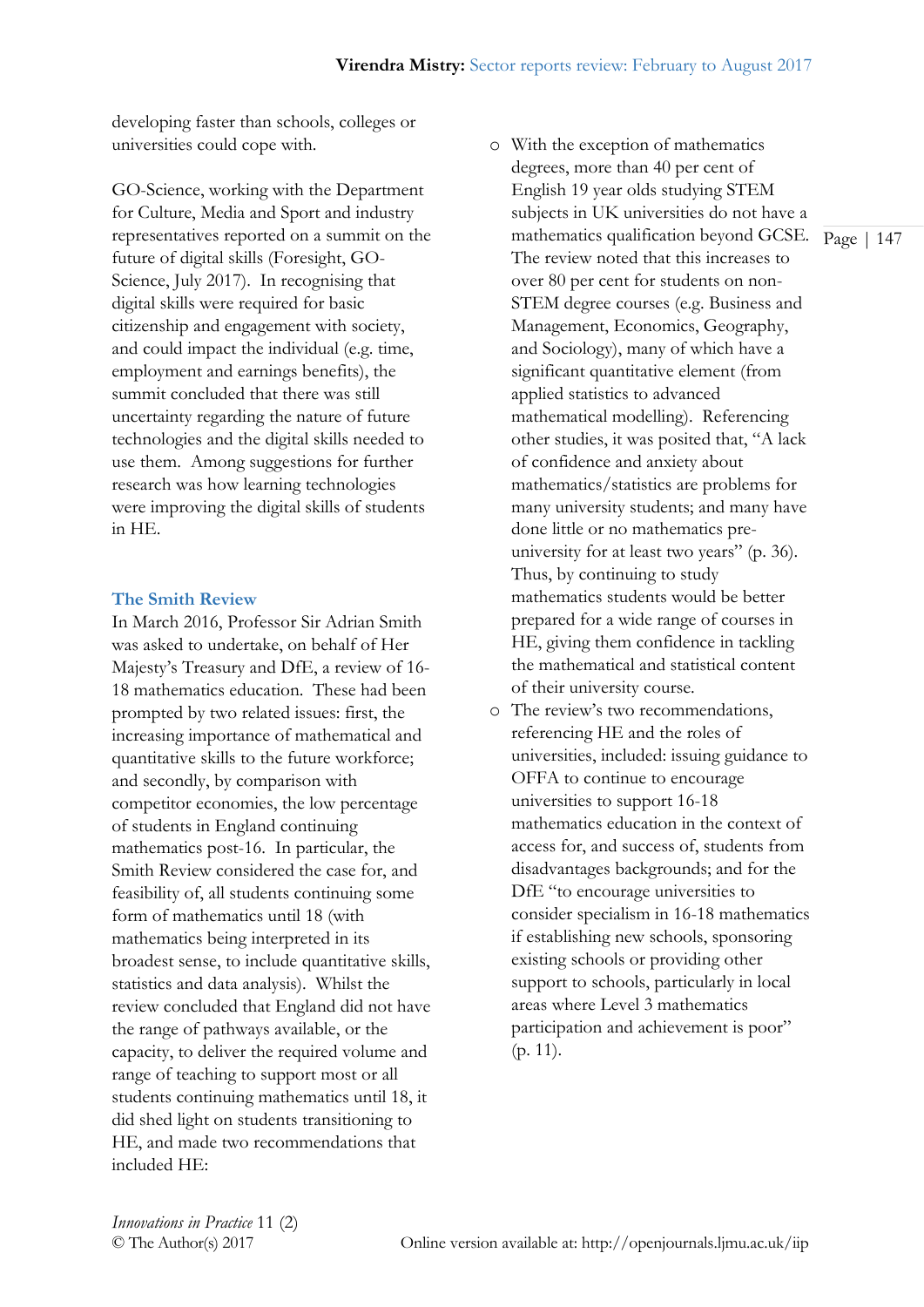## **Employability and graduate outcomes**

The Destinations of Leavers from Higher Education (DLHE) in the UK, for 2015/16, revealed (HESA, June 2017):

- o The percentage of leavers in further study was 15 per cent, the highest point recorded in the five years from 2011/12 to 2015/16. Those who studied Law, Physical Sciences, and Historical and Philosophical Studies had the highest percentage of leavers in further study.
- o The percentage of leavers in unemployment was five per cent, a gradual decrease since 2011/12 (where it stood at seven per cent). The highest percentages of those who were unemployed were among those who studied Computer Science, Mass Communications and Documentation, Mathematical Sciences, Physical Sciences, and Engineering and Technology;
- o The percentage of leavers in UK work was 67 per cent, down from a peak of 68 per cent in 2013/14 and 2014/15, (although the decline was assumed to be absorbed in 'further study'). Veterinary Science, Medicine and Dentistry, and Subjects Allied to Medicine had the highest percentage in work.

In HESA's (August 2017) longitudinal survey of information about the activities and perspectives of UK and EU domiciled graduates who completed their studies in 2012/13 (n=107,340), 73.6 per cent were in full-time paid work (up 0.5 per cent compared with 2010/11, and the highest proportion since 2004/05 when 76.1 per cent were in full-time paid work). Wide variations in employment rate by subject area were evident, suggesting differential rates of movement into further study. For example, a higher percentage of those who studied Biological Sciences and Physical Sciences continued in education, whereas graduates from Education, and Engineering and Technology tended to move into work.

Those graduating with a lower second and third class/pass were more likely to be unemployed (3.8 per cent and 4.9 per cent respectively) or 'not available for employment' (2.8 per cent and 3.5 per cent respectively); 1.2 per cent of those with a first class degree were assumed to be unemployed, while the rate for those with an upper second was 2.1 per cent.

HESA (July 2017a) also published DLHE results from alternative providers for 2015/16 and recorded: 65 per cent of leavers as being in UK work; 57 per cent of foundation degree leavers entering further study; and, variation in levels of unemployment, depending on the level of qualification obtained (at 11 per cent, HND/HND leavers recorded the highest rate of unemployment).

Applicants, who responded to Unite Students and HEPI's (July 2017) *Reality Check* study, expressed high expectations of their university helping them to plan and achieve their career ambitions. 78 per cent of respondents expected greater careerplanning support at university than their school however, when contrasted with Unite Students' Student Insight Survey 2017, just 61 per cent of students taking part reported that this was the case. Overall, 77 per cent of those surveyed had a specific career planned and those applying to STEM courses were more optimistic about their job prospects than those applying to other courses (71 per cent compared to 63 per cent of Arts applicants, and 62 per cent of Humanities applicants).

Based on 2016 data, from the ONS Labour Force Survey, covering labour market conditions for English domiciled graduates and postgraduates (PG), the DfE (April 2017) provided analysis on the employment and earnings outcomes of graduates by their specific characteristics (including: age group, gender, ethnicity, disability status, degree class, subject group, occupation and sector

*Innovations in Practice* 11 (2)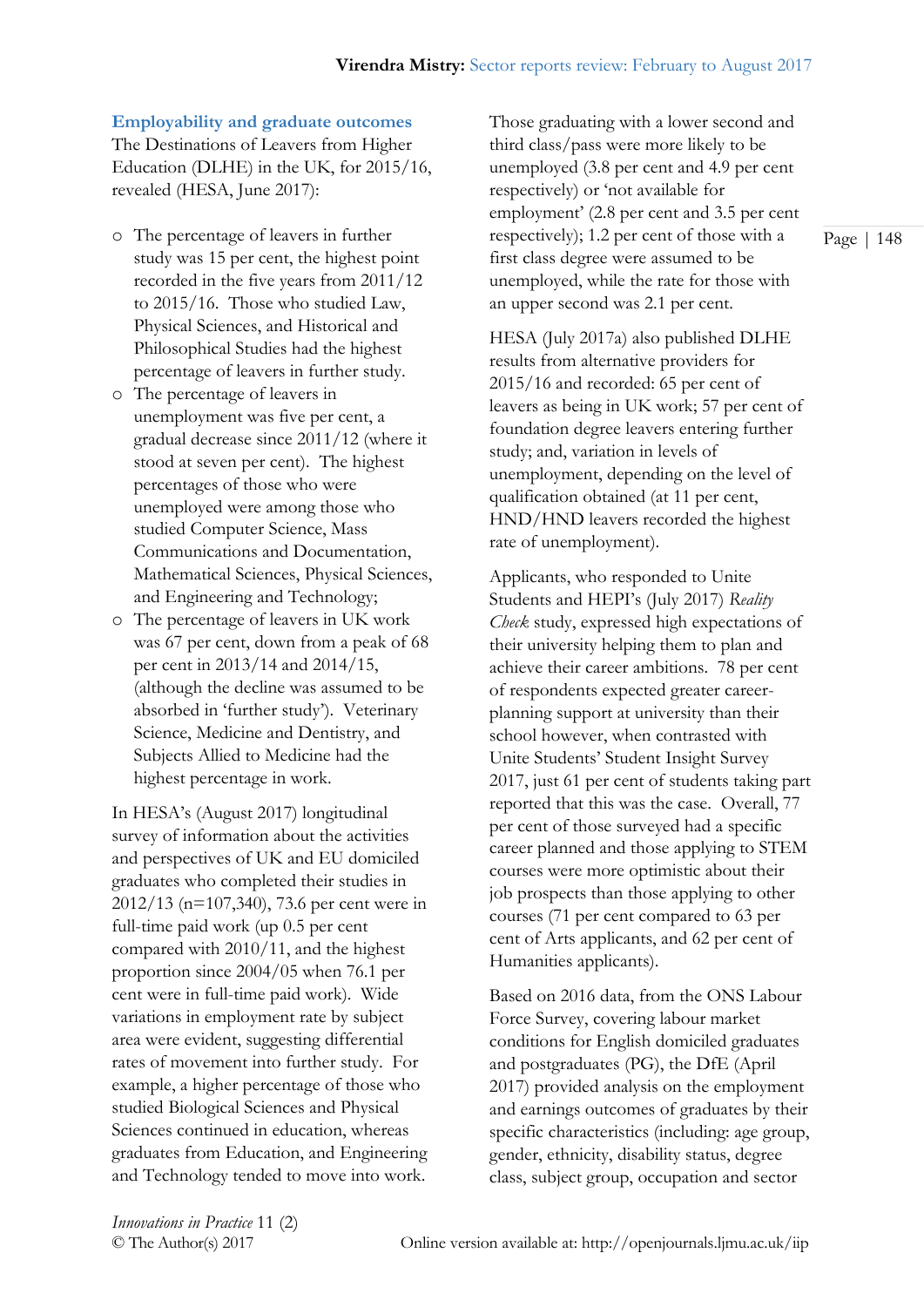of employment). Highlights in the 2016 data included:

- o 88 and 87.3 per cent of PGs and graduates respectively, were employed. This compared with 70.4 per cent of non-graduates who were in employment. The unemployment rate for nongraduates was 5.9 per cent, double that of graduates at 2.9 per cent;
- o Working age (aged 16-64) graduates earned on average  $f(9,500$  more than non-graduates, while PGs earned on average  $\text{\emph{f}}5,000$  more than graduates;
- o Male and female graduates had similar unemployment rates within the working age population, but male graduates had a higher employment rate and lower inactivity rate than their female counterparts;
- o Black graduates had lower high-skilled employment rates, higher unemployment rates, lower inactivity rates and lower median salaries than White graduates and Asian graduates.
- o Young graduates that achieved a first in their degree earned  $\textit{\textbf{1}}2,000$  and  $\textit{\textbf{1}}3,000$ more, on average, than those who achieved an upper and lower second, respectively.
- o Graduates that studied STEM subjects, on average, had higher employment rates, greater high-skilled employment rates, lower unemployment rates and higher median salaries than the graduate population as a whole.
- o Within the working age population, Law, Economics and Management (LEM) graduates earned, on average,  $f$ , 1,000 more than STEM graduates.

In an examination of trend data from 2011/12 to 2015/16 of young first degree graduates (aged 20 to 22 in their graduation year) in full-time employment six months after graduating, the DfE (August 2017) estimated that 79 per cent of those from the most advantaged backgrounds before

entering HE were in the most advantaged occupational groups after graduating in 2015/16. The gap between the less advantaged and most advantaged in the most advantaged occupational groups rose from four percentage points in 2011/12 to six percentage points in 2015/16.

The Longitudinal Education Outcomes (LEO) dataset is a new index that focuses on the employment and earnings outcomes in the tax year for those who graduated with a UG degree in 2008/09, 2010/11 and 2012/13. The DfE (June 2017) presented findings for 23 subject areas and split by HEI:

- o Some subjects had a wider range of median earnings among institutions than others. For example, all institutions offering Medicine and Dentistry had median earnings, five years after graduation, of between £40,300 and £49,200. By contrast, the median earnings for institutions offering Business and Administration showed wider variation, ranging from  $\int$ 19,400 to £71,700. Half of the providers had median earnings between  $f(23,100)$  and  $\textcolor{blue}{\cancel{131,300}}$  (p. 10).
- o With the exception of English Studies, male median earnings exceeded female median earnings at more than 50 per cent of institutions offering that subject. In 12 subjects, male earnings were greater than female earnings at more than 75 per cent of institutions (p. 12).

Shury et al. (March 2017) presented analysis of the behaviours, factors and characteristics that determine graduate outcomes. Examining a cohort of UK domiciled students who completed their full-time UG study in 2011/12 and were aged 18-21 at the outset of their study, the study combined data from the DLHE survey with data from a follow-up survey conducted two years later. The cohort consisted of 7,500 students drawn from 27 institutions. The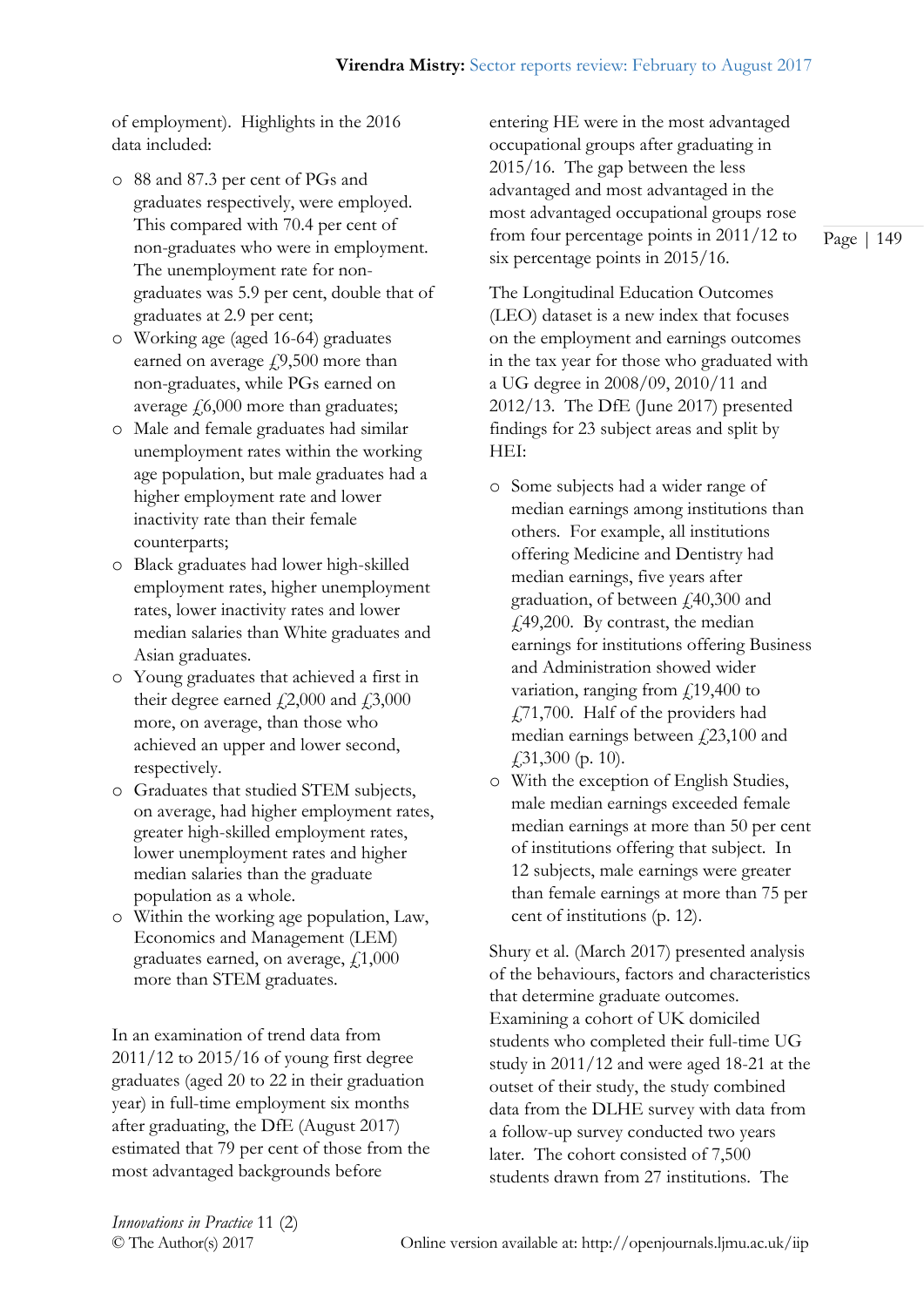study authors highlighted three factors that were most important in guiding graduates to a positive outcome (i.e. employment or further study):

- o Undertaking paid work while at university or in the six months immediately after;
- o Focusing job searches exclusively on graduate level jobs and making many applications while still studying; and
- o Having a career plan upon leaving university.

# **Internationalisation**

Using International Student Barometer (ISB) data, incorporating feedback of over 137,000 international students in the UK and key competitor nations (e.g. USA, Canada, Australia, Germany and the Netherlands), UUKi (June 2017) summarised many positive experiences, including:

- o 91 per cent of international students across all levels of study (UG, PG taught [PGT] and PG research [PGR]) reported high levels of satisfaction of studying in the UK, ranking the UK first among competitor nations; and
- o The reputation of the institution was considered the most important factor in international students' decision to choose the UK at UG and PGT levels (93 per cent and 95 per cent respectively). For PGR students, the most important factor was the quality of research at their chosen institution (97 per cent).

However, as noted in the *Student Academic Experience Survey,* perceptions of VFM from UG students from outside the EU on UK HE, were "particularly low… among the subset of student from East and South East Asia" (n=287) (Neves and Hillman, June 2017).

The NUS (April 2017) examined the views of UK students of their international peers. Over 4,600 students responded to the survey, three-quarters of which were UG students; 43 per cent of all respondents were first year UGs. A majority of the respondents were based in England, with Wales (four per cent) and Scotland (two per cent) also represented in the findings (the response rate from students in Northern Ireland was considered too low to derive generalisable conclusions). The study revealed:

- o Those studying STEM subjects were significantly more likely than those studying other subjects to have the opportunity to study and socialise with international students. UG students were significantly more likely than PG students to study and socialise with international students at sports clubs and societies, in halls of residences and on campus, whilst PG students were significantly more likely than UG students to study and socialise with international students off campus.
- o 78 per cent of UK students either agreed or strongly agreed that entry requirements to a course should be the same for both UK and international students. Comments from students revealed strong support for the idea that English language should be an important aspect of entry requirements.
- o Three-quarters of the respondents either agreed or strongly agreed that international students should have the right to work in the UK after graduation.
- o When asked to consider the impact if there was a 50 per cent reduction in international student numbers on their course, PG students (especially on STEM courses) were significantly more likely to be concerned, indicating that the quality and value of the course would be decreased, with over half fearing that there would be less money available for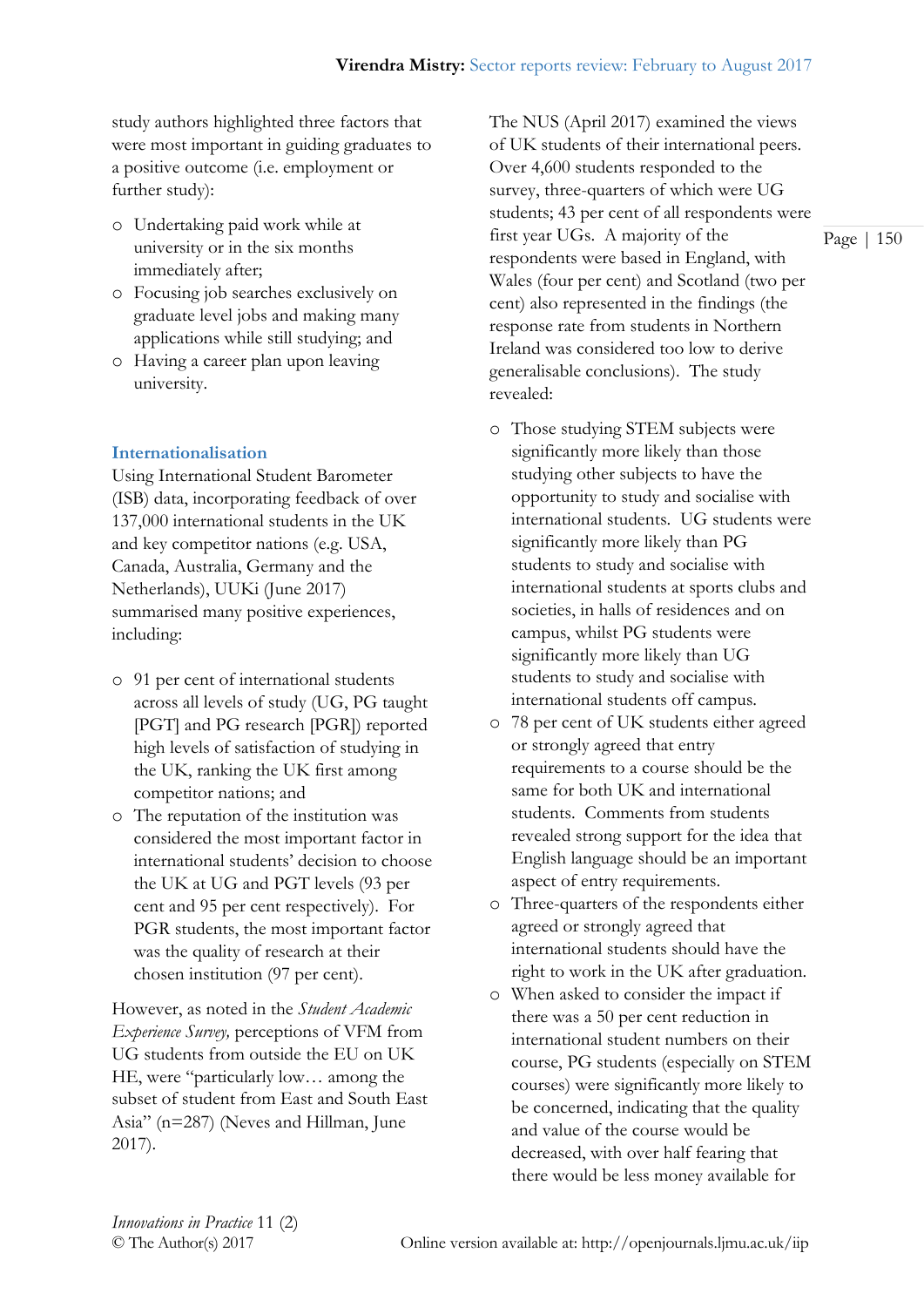course resources. Both UG and PG students felt strongly that they would have a less diverse cultural experience.

- o Students from Scotland and Wales shared similar views to their peers in the rest of the UK, but felt more strongly than most other parts of the UK that removing international students from their courses would lower the quality and value of the course.
- o Students broadly agreed that international students made a telling financial contribution to their institution, local areas and national economy, in the same way as local students did.

Neves and Hillman (June 2017) asked UK domiciled students on how much they felt they had benefited from studying alongside learners from outside the UK. The findings indicated that only 36 per cent saw clear advantages of interaction with international students, whilst a third were neutral and the rest (32 per cent) did not see benefits.

## **Internationalisation: outward mobility**

As set out in the Bologna Process, European Higher Education Area (EHEA) governments and HE institutions earmarked a collective ambition that would see 20 per cent of graduates to have undertaken a study or training period abroad by 2020. To meet this goal, many countries shifted their focus from the number of students participating in mobility to the accessibility of these opportunities, exploring who participates and how students from underrepresented groups could be supported. Allinson (August 2017), in a report published by UUKi, provided a picture of mobility participation rates and underrepresented students (UK domiciled, first degree students regardless of their year of study), across a three year period from 2013 to 2016). The project focused on five groups underrepresented in outward mobility: students from a low socio-economic

background; students from low participation neighbourhoods; BME (Black or Minority Ethnic) students; students with a disability; and students who are care leavers:

- o All of the target demographic groups were underrepresented in mobility numbers, but even lower rates of participation were noted with students having overlapping disadvantages. Shortterm mobility (one to four weeks) was considered to be most attractive to all five groups.
- o In 2015/16, students from higher socioeconomic backgrounds were 65 per cent more likely to participate in outward mobility than their peers from lower socio-economic backgrounds (2.5 per cent participation rate compared to 1.5 per cent).
- o In 2015/16, the participation rate was 1.8 per cent for students from areas with high participation in HE and one per cent for students from low participation areas.
- o In 2015/16, BME students represented 22.2 per cent of the student cohort but only 17.6 per cent of the outwardly mobile group. However, it was noted that there were different rates of participation within the BME demographic. In 2015/16, Asian or Asian British (Indian), Chinese and Other (including mixed) ethnic groups had participation rates equal to or above the HE sector average of 1.7 per cent. Asian or Asian British (Bangladeshi) students and Asian or Asian British (Pakistani) students had the lowest participation rates for the demographic: 0.6 per cent and 0.8 per cent respectively.
- o In 2015/16, 1.5 per cent of students with a disability participated in outward mobility. This represented an increase from 1.1 per cent in 2013/14, though still below the HE sector average for the year (1.7 per cent).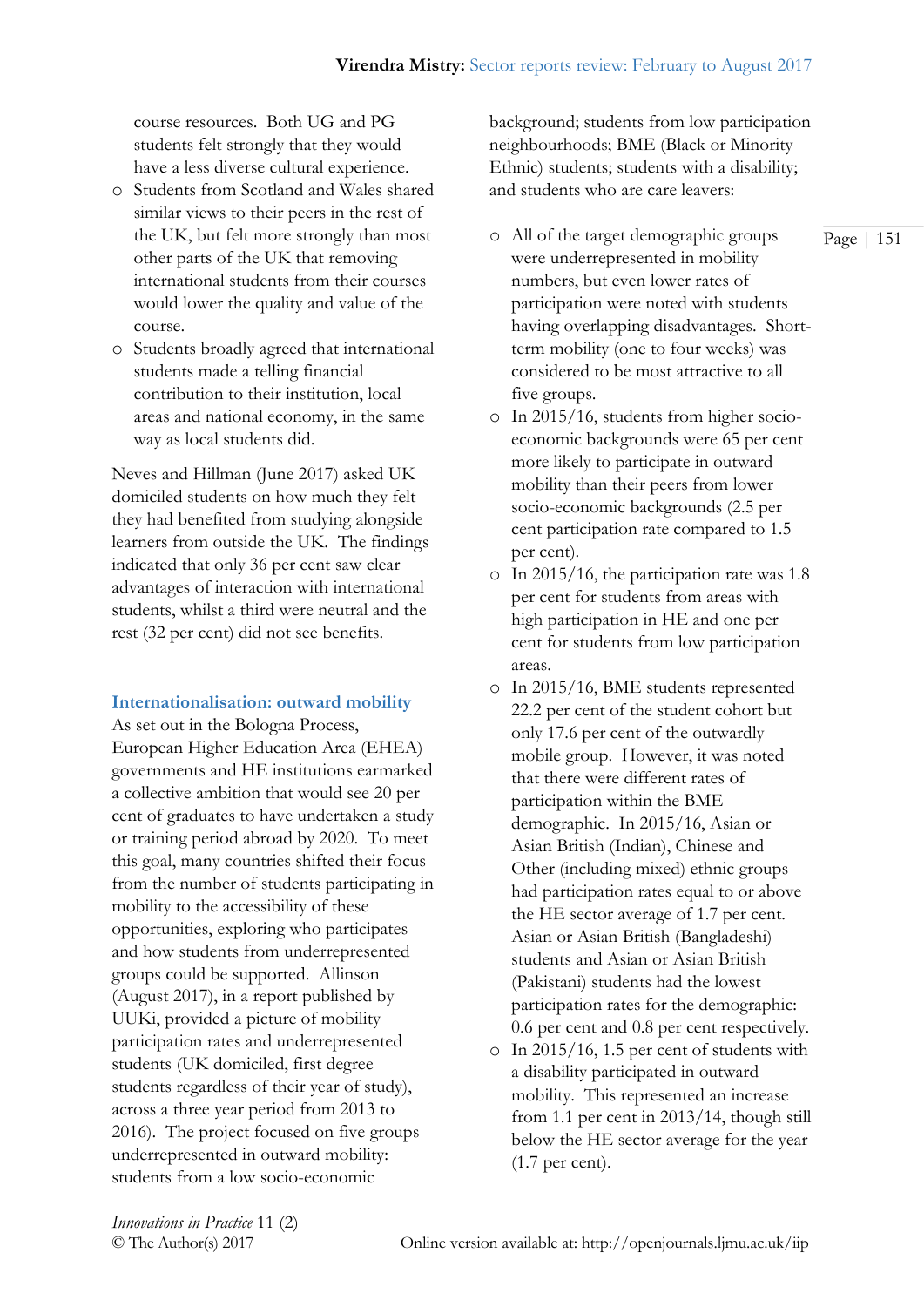o In 2015/16, the participation rate amongst care leavers was one per cent.

The significance of outward mobility, as part of a UG programme, on individuals was underlined in a report by Richard et al. (March 2017) for UUKi. In an analysis of the Student Record and DLHE results of the graduates of 2014/15, 16,165 were identified as being mobile at some point during their course. The report authors noted a correlation between outward mobility and improved academic and employment outcomes:

- o Graduates who were mobile during their degree were less likely to be unemployed (3.7 per cent compared to 4.9 per cent), and more likely to have earned a first class or upper second class degree (80.1 per cent compared to 73.6 per cent) and be in further study (15 per cent compared to 14 per cent). Further, those in work were more likely to be in a graduate level job (76.4 per cent compared to 69.9 per cent) and earn five per cent more than their non-mobile peers.
- o On average, graduates from more disadvantaged backgrounds who were mobile during their degree earned 6.1 per cent more, and those in work were more likely to be in a graduate level job (80.2 per cent compared to 74.7 per cent) than their non-mobile peers. Black graduates who were mobile were 70 per cent less likely to be unemployed (4.6 per cent compared to 7.8 per cent) than their nonmobile peers. Asian graduates who were mobile earned on average eight per cent more and were 71 per cent less likely to be unemployed (7.7 per cent compared to 4.5 per cent) than their non-mobile peers.

Richard et al. also examined who went abroad. 32.5 per cent of students who were mobile studied languages; mobility rates were also especially high among those

engaged in Medicine and Dentistry. Erasmus was the principal source of mobility take-up, followed by provider-led schemes. It was also reported that mobile students were four times more likely than non-mobile students to work outside the UK, six months after graduation.

*The UK Strategy for Outward Student Mobility 2017-20* was outlined by UUKi (April 2017). It emphasised the aim of doubling the percentage of UK domiciled, full-time, first degree students, who undertake international placements as part of their HE programmes, from 6.6 per cent in 2014 to 13.2 per cent in 2020.

The Erasmus+ (E+) has been *in situ* since 2014, with the aim of encouraging European outward student mobility. UUKi (March 2017a) carried out an interim evaluation of the programme, and published headline data from a semi-structured survey, that elicited 37 responses from England, ten from Scotland, and three from Wales (50 in total). The results indicated:

- o A continuing commitment to E+, and recognition for opportunities to support staff and student mobility and the partnerships developed with institutions in other countries for other work (such as collaborative research). Just 4.3 per cent of respondents claimed their institutional commitment to E+ had decreased compared with almost 60 per cent indicating theirs had increased.
- o Concerns were raised in relation to the high levels of administration associated with the programme, as well as Brexit and uncertainty surrounding the UK's future participation in E+. Respondents felt that without E+, institutions would experience a drop in mobility, risk losing the international dimensions of UK campuses, hinder the establishment of international partnerships, particularly with regard to staff mobility. (A more nuanced study, prepared for UUK, was

*Innovations in Practice* 11 (2)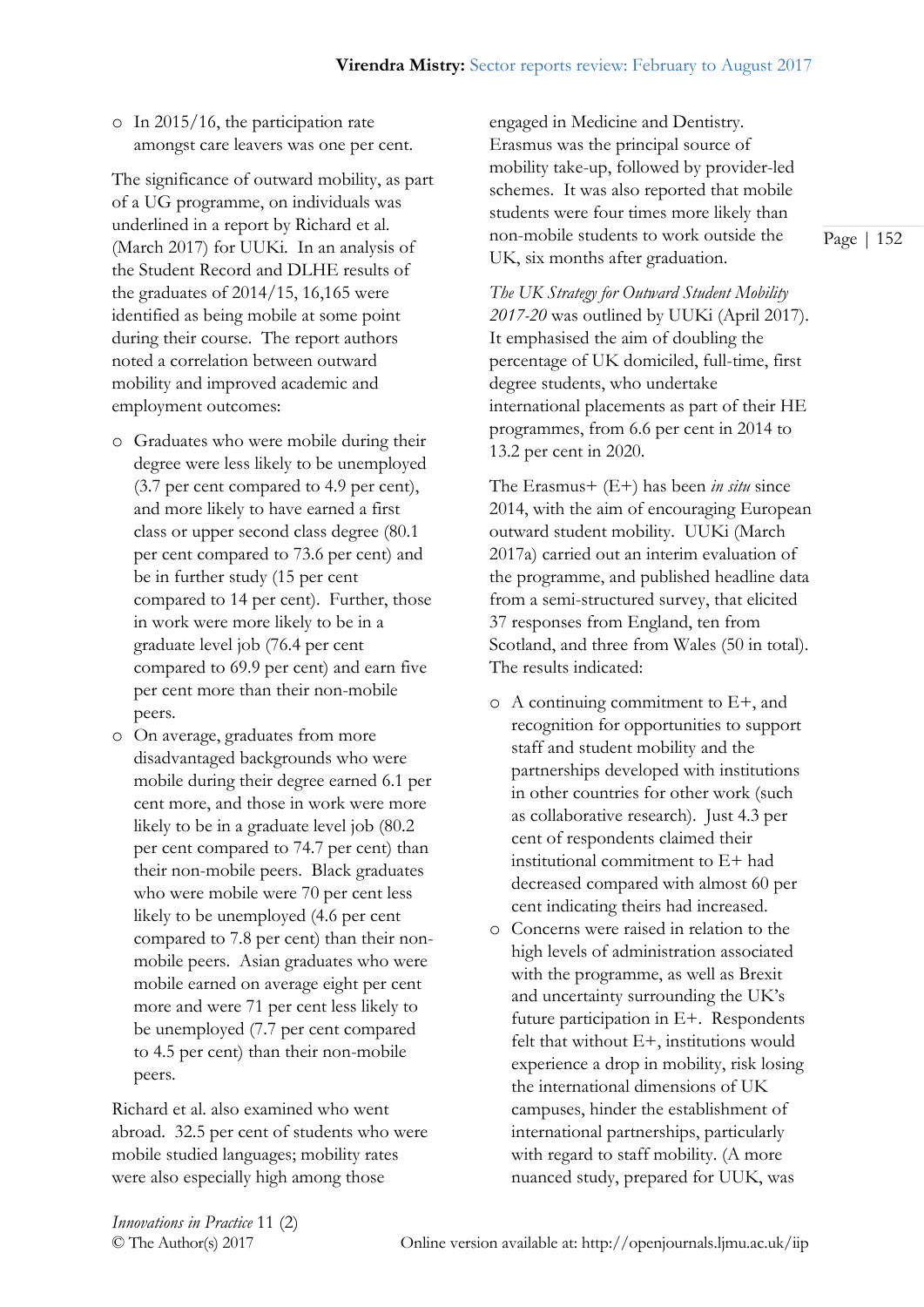carried out by the UKTPO (April 2017) that projected how free trade agreements could impact on the position of UK HE post-Brexit).

o Recommendations for innovations for any future programmes included introducing short-term mobility and more non-credit bearing opportunities which would support, in particular, those students from underrepresented social groups.

PhD outward mobility was investigated in a focus group comprising students (n=10) enrolled at UK universities, at different stages in their studies and with different mobility experiences during their PhD programme, or were considering mobility (UUKi, March 2017b). Participants perceived outward mobility to result in better networking opportunities (contributing to collaborative research), impacting on personal growth (encouraging students to 'get out of their comfort zone') and other soft skills. However, numerous perceived challenges and barriers were identified, including: funding, safety (in some parts of the world), lack of institutional support or encouragement, time constraints and pressures to complete PhD research, personal circumstances, language barriers and cultural attitudes, and the ease of conducting research abroad (e.g. using labs which were not to the same standard as those used in the UK).

# **Internationalisation: transnational education**

In a report prepared by the Careers Research and Advisory Centre (CRAC) on transnational education (TNE), Mellors-Bourne (July 2017) reflected on in-depth interview data, with a stratified sample of alumni who had studied on a UK TNE programme, to highlight its wider benefits to the UK. TNE is a provision of education for students based in a country other than

that within which the awarding institution is located and can include: international branch campuses, where there is physical presence of the UK recognised body; distance/online learning, either unsupported or supported by an overseas partner; or collaborative provision, offered in partnership with an overseas partner institution (where students are registered with the UK or the overseas partner) (see also Smith, June 2017: 6-7). Amongst Mellors-Bourne's findings, it was noted:

- o The overwhelming majority of alumni had chosen a TNE programme based on general, rather than specific, careerrelated motivations, and very pragmatically. Studying in the UK, whilst considered a prestigious option, was unachievable for many, owing to financial and personal constraints. TNE programmes thus offered an achievable means to participate in UK HE and obtain a UK degree qualification, which was perceived to be of higher value to them, and their future employers, than other local alternatives.
- o The perceptions from those who studied through distance learning and at international branch campuses were consistently very positive and satisfaction levels high. By contrast, there was greater variation in the perceptions of those who studied on collaborative programmes, amongst whom "a small but significant minority" (p. 6), particularly at UG level, reported a negative experience.
- o The content of distance learning courses was particularly highly regarded, as were both the content and facilities utilised in international campus provision.
- o Perceptions of the quality of teaching within collaborative programmes were mixed, from highly professional to very poor (although the median position was broadly positive). Students reported

*Innovations in Practice* 11 (2)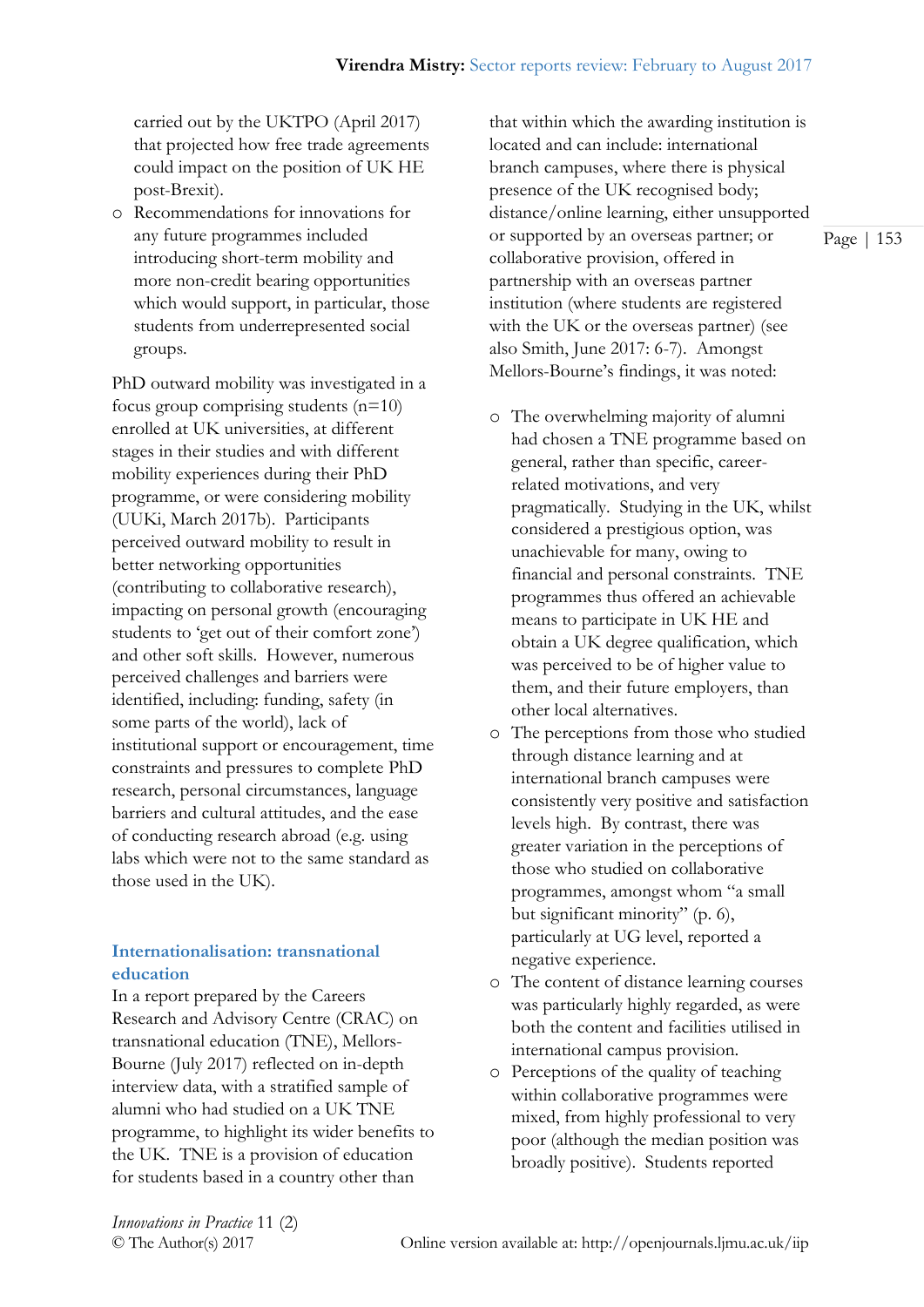dissatisfaction with the lack of direct involvement of UK in many collaborative arrangements.

o Many alumni had successfully obtained their first job or experienced career progression, which they believed was at least partly contingent on achievement of their UK degree qualification. An improvement in English skills was reported as a key outcome and benefit for participants.

In experimental statistics revealed by the DfE (July 2017), it was estimated that UK HE TNE income increased by 56 per cent  $(4.0.2 \text{ billion})$  between 2010 and 2014. Focusing specifically on: quality assurance and enhancement; the logistics of TNE; learning, teaching, and assessment; and relationship building, the HEA released a toolkit aimed at providing guidance and checklists to inform reflection about TNE (Smith, June 2017).

#### **HE workforce**

UCEA (July 2017) published results from its survey of recruitment and retention, The Higher Education Workforce Survey 2017. A total of 71 UK institutional responses were received (46 per cent of the HE workforce) and interviews were carried out with ten senior HR managers. Three key challenges were highlighted in the report (p. 44):

- o "Securing a consistent pipeline for academic appointments in STEM subjects". Outside of STEM, Economics and Business Studies presented the most difficulties. International recruitment was cited as the most common method of addressing these issues; the report advised of the need for "an appropriate mix of international and domestic talent";
- o "Ensuring adequate investment in and development of the existing workforce, particularly to increase the number of

early career staff [able to] transition to lecturer roles"; and

o "Understanding the impact of the end of the default retirement age and how best to manage a multi-generational workforce." It was noted that there had been a slight increase in the proportion of staff aged over 50, but considerable growth in the 'over 65' population compared to a decade ago.

At the time of the survey, which was administered in May 2017, it was further noted that the UK's intention of leaving the EU had not had a dramatic effect on the academic workforce in terms of data.

In the *Student Academic Experience Survey*, UG students were asked to rank the importance of different characteristics of teaching staff, and compare this to whether they felt staff had demonstrated these qualities. Continuous professional development in teaching was ranked by students as being particularly important, but not consistently demonstrated. At the other end of the scale, being a leading or active researcher was less critical to the student, despite being amply demonstrated by teaching staff (Neves and Hillman, June 2017).

The Royal Society, Royal Academy of Engineering, Royal Society of Biology and The Academy of Medical Sciences commissioned ECU to design and implement the 2016 version of the Athena Survey of Science, Engineering and Technology (ASSET). This assessed the state of the association between gender and experiences, expectations and perceptions of the workplace among STEMM (Science Technology Engineering Mathematics Medicine) academics (Aldercotte at al., May 2017). The final weighted sample size was 4,869 respondents (2,495 males: 2,374 female) of which 639 identified as BME, 305 self-identified as LGB, and 862 reported having disclosed as disabled. A majority of the respondents were aged between 31 and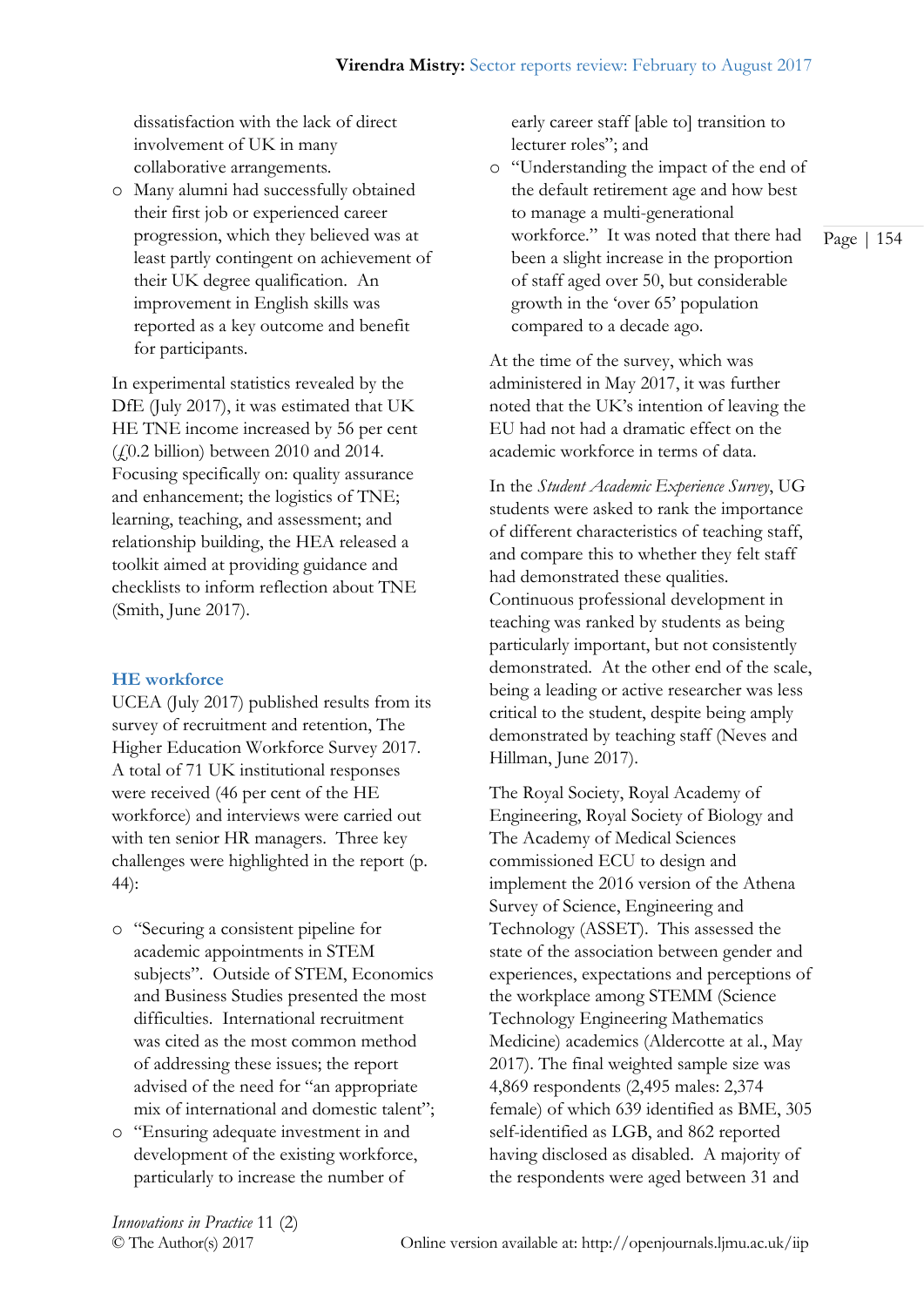60 (n=3,496), 401 were 30 and under, and 925 were 61 and over.

On average, female STEMM academics reported having significantly: more teaching and administrative duties, with less recognition for these efforts; less time to devote to research; additional caring responsibilities; and fewer training opportunities and more barriers to training. In contrast, male STEMM academics were significantly more likely to enjoy: a formally assigned mentor; opportunities to sit on important departmental committees; and access to senior staff. 75.5 per cent of female respondents thought it was easier for a man to get a senior post in their department, while 47.3 per cent of male respondents did not think there was an advantage for either gender. Female respondents felt that male respondents had an advantage in the allocation of tasks and resources related to professional development (e.g. receipt of mentoring, positive feedback from managers, involvement in promotion decisions) and markers of esteem (e.g. invitations to conferences, recognition of intellectual contributions). Significantly more men were formally promoted to their current post (13.5 per cent) or explicitly encouraged to apply for promotion (59.7 per cent) than women (9.1 per cent and 48.8 per cent respectively).

The report authors found that the disadvantages were compounded when gender intersected with other protected characteristics. For example, three per cent of LGB women were professors, compared with 8.8 per cent of LGB men, 9.1 per cent of heterosexual women, and 18.3 per cent of heterosexual men. Four per cent of BME women reported that an obstructive line manager had blocked their access to training required for career development, compared with 6.6 per cent of White women, six per

cent of BME men, and 3.7 per cent of White men.

Manfredi et al. (March 2017) undertook a study for the LFHE on the role of search firms in relation to the appointment process for senior roles. In particular, it identified actions to support HEIs to achieve greater gender and BME diversity in these roles.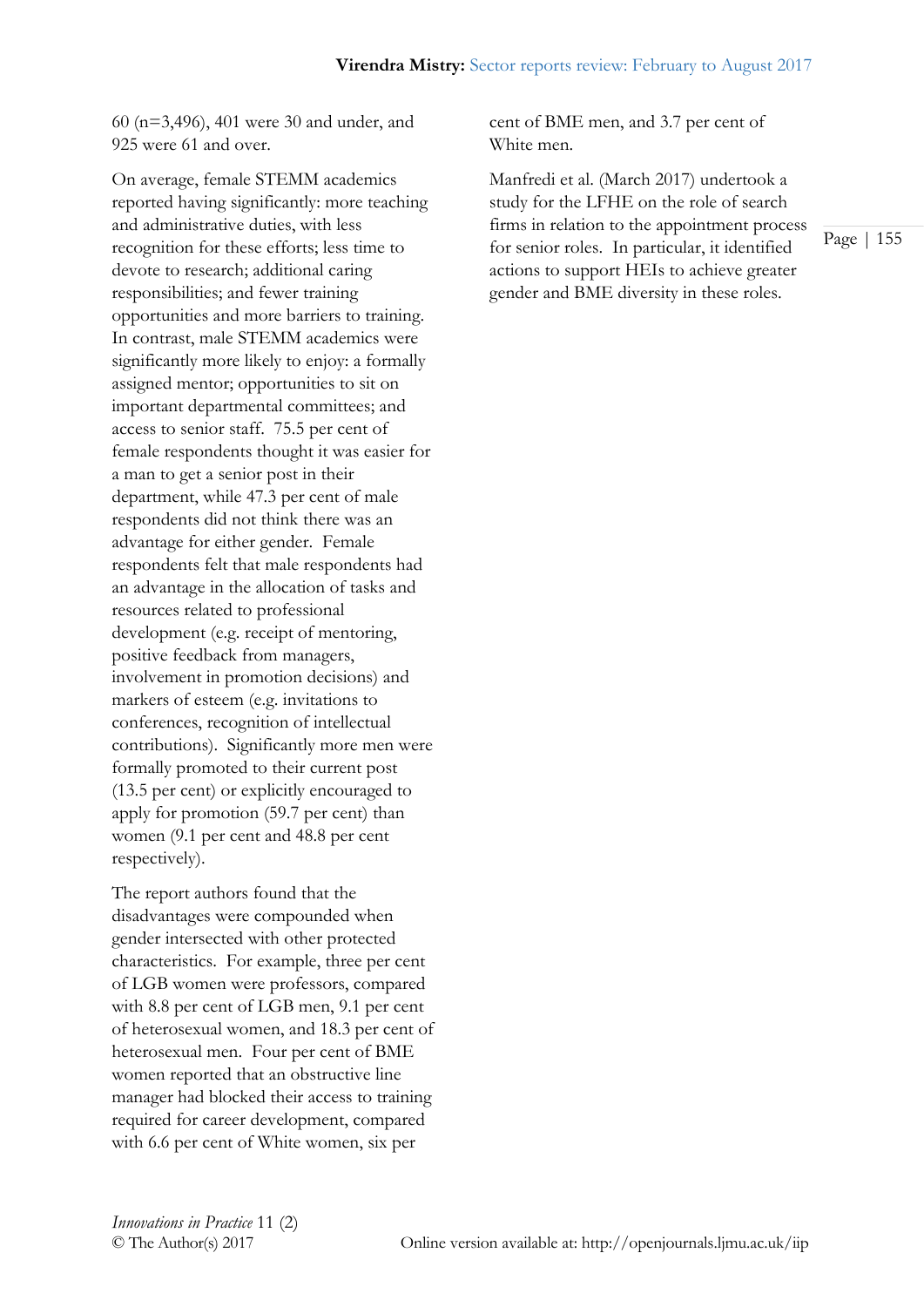# **References**

Aldercotte, A., Guyan, K., Lawson, J., Neave, S. and Altorjai, S. (May 2017) *ASSET 2016: Experiences of Gender Equality in STEMM Academia and their Intersections with Ethnicity, Sexual Orientation, Disability and Age,*  London: Equality Challenge Unit, retrieved from: [http://www.ecu.ac.uk/wp](http://www.ecu.ac.uk/wp-content/uploads/2017/04/ECU_ASSET-2016-report_April-2017.pdf)[content/uploads/2017/04/ECU\\_ASSET-](http://www.ecu.ac.uk/wp-content/uploads/2017/04/ECU_ASSET-2016-report_April-2017.pdf)[2016-report\\_April-2017.pdf](http://www.ecu.ac.uk/wp-content/uploads/2017/04/ECU_ASSET-2016-report_April-2017.pdf) (accessed July 2017)

Allinson, K. (August 2017) *Widening Participation in UK Outward Student Mobility: A Picture of Participation,* London: Universities UK International, retrieved from:

[http://www.universitiesuk.ac.uk/policy](http://www.universitiesuk.ac.uk/policy-and-analysis/reports/Documents/International/widening-participation-in-uk-outward-student-mobility.pdf?utm_source=UUK+Bulletin&utm_campaign=ae48122ddb-UUK_Bulletin_11_August_2017&utm_medium=email&utm_term=0_99e42a5336-ae48122ddb-100138001)[and-](http://www.universitiesuk.ac.uk/policy-and-analysis/reports/Documents/International/widening-participation-in-uk-outward-student-mobility.pdf?utm_source=UUK+Bulletin&utm_campaign=ae48122ddb-UUK_Bulletin_11_August_2017&utm_medium=email&utm_term=0_99e42a5336-ae48122ddb-100138001)

[analysis/reports/Documents/International/](http://www.universitiesuk.ac.uk/policy-and-analysis/reports/Documents/International/widening-participation-in-uk-outward-student-mobility.pdf?utm_source=UUK+Bulletin&utm_campaign=ae48122ddb-UUK_Bulletin_11_August_2017&utm_medium=email&utm_term=0_99e42a5336-ae48122ddb-100138001) [widening-participation-in-uk-outward](http://www.universitiesuk.ac.uk/policy-and-analysis/reports/Documents/International/widening-participation-in-uk-outward-student-mobility.pdf?utm_source=UUK+Bulletin&utm_campaign=ae48122ddb-UUK_Bulletin_11_August_2017&utm_medium=email&utm_term=0_99e42a5336-ae48122ddb-100138001)[student-](http://www.universitiesuk.ac.uk/policy-and-analysis/reports/Documents/International/widening-participation-in-uk-outward-student-mobility.pdf?utm_source=UUK+Bulletin&utm_campaign=ae48122ddb-UUK_Bulletin_11_August_2017&utm_medium=email&utm_term=0_99e42a5336-ae48122ddb-100138001)

[mobility.pdf?utm\\_source=UUK+Bulletin&](http://www.universitiesuk.ac.uk/policy-and-analysis/reports/Documents/International/widening-participation-in-uk-outward-student-mobility.pdf?utm_source=UUK+Bulletin&utm_campaign=ae48122ddb-UUK_Bulletin_11_August_2017&utm_medium=email&utm_term=0_99e42a5336-ae48122ddb-100138001) [utm\\_campaign=ae48122ddb-](http://www.universitiesuk.ac.uk/policy-and-analysis/reports/Documents/International/widening-participation-in-uk-outward-student-mobility.pdf?utm_source=UUK+Bulletin&utm_campaign=ae48122ddb-UUK_Bulletin_11_August_2017&utm_medium=email&utm_term=0_99e42a5336-ae48122ddb-100138001)

[UUK\\_Bulletin\\_11\\_August\\_2017&utm\\_med](http://www.universitiesuk.ac.uk/policy-and-analysis/reports/Documents/International/widening-participation-in-uk-outward-student-mobility.pdf?utm_source=UUK+Bulletin&utm_campaign=ae48122ddb-UUK_Bulletin_11_August_2017&utm_medium=email&utm_term=0_99e42a5336-ae48122ddb-100138001) [ium=email&utm\\_term=0\\_99e42a5336](http://www.universitiesuk.ac.uk/policy-and-analysis/reports/Documents/International/widening-participation-in-uk-outward-student-mobility.pdf?utm_source=UUK+Bulletin&utm_campaign=ae48122ddb-UUK_Bulletin_11_August_2017&utm_medium=email&utm_term=0_99e42a5336-ae48122ddb-100138001) [ae48122ddb-100138001](http://www.universitiesuk.ac.uk/policy-and-analysis/reports/Documents/International/widening-participation-in-uk-outward-student-mobility.pdf?utm_source=UUK+Bulletin&utm_campaign=ae48122ddb-UUK_Bulletin_11_August_2017&utm_medium=email&utm_term=0_99e42a5336-ae48122ddb-100138001) (accessed August 2017)

Belfield, C., Britton, J., Dearden, L. and van der Erve, L. (July 2017) 'Higher education funding in England: past, present and options for the future' (IFS Briefing Note BN211), retrieved from:

[https://www.ifs.org.uk/uploads/publicatio](https://www.ifs.org.uk/uploads/publications/bns/BN211.pdf) [ns/bns/BN211.pdf](https://www.ifs.org.uk/uploads/publications/bns/BN211.pdf) (accessed July 2017)

The Conservative Party (May 2017) *Forward Together – Our Plan for a Stronger Britain and Prosperous Future: The Conservative and Unionist Manifesto 2017,* London: The Conservative Party, retrieved from:

<https://www.conservatives.com/manifesto> (accessed June 2017)

Crawford, C., Dytham, S. and Naylor, R. (June 2017) *Improving the Evaluation of Outreach: Interview Report,* OFFA, retrieved from: [https://www.offa.org.uk/wp-](https://www.offa.org.uk/wp-content/uploads/2017/06/OFFA-Interview-report.pdf)

[content/uploads/2017/06/OFFA-](https://www.offa.org.uk/wp-content/uploads/2017/06/OFFA-Interview-report.pdf)[Interview-report.pdf](https://www.offa.org.uk/wp-content/uploads/2017/06/OFFA-Interview-report.pdf) (accessed July 2017)

Davies, S., Mullan, J. and Feldman, P. (March 2017) *Rebooting Learning for the Digital Age: What Next for Technology-enhanced Higher Education* (HEPI Report 93), Oxford: Higher Education Policy Institute*,* retrieved from: [http://www.hepi.ac.uk/wp](http://www.hepi.ac.uk/wp-content/uploads/2017/02/Hepi_Rebooting-learning-for-the-digital-age-Report-93-20_01_17Web.pdf)[content/uploads/2017/02/Hepi\\_Rebooting](http://www.hepi.ac.uk/wp-content/uploads/2017/02/Hepi_Rebooting-learning-for-the-digital-age-Report-93-20_01_17Web.pdf) [-learning-for-the-digital-age-Report-93-](http://www.hepi.ac.uk/wp-content/uploads/2017/02/Hepi_Rebooting-learning-for-the-digital-age-Report-93-20_01_17Web.pdf) [20\\_01\\_17Web.pdf](http://www.hepi.ac.uk/wp-content/uploads/2017/02/Hepi_Rebooting-learning-for-the-digital-age-Report-93-20_01_17Web.pdf) (accessed July 2017)

DfE (April 2017) *Graduate Labour Market Statistics 2016,* London: Department for Education, retrieved from: [https://www.gov.uk/government/uploads/](https://www.gov.uk/government/uploads/system/uploads/attachment_data/file/610805/GLMS_2016_v2.pdf) [system/uploads/attachment\\_data/file/6108](https://www.gov.uk/government/uploads/system/uploads/attachment_data/file/610805/GLMS_2016_v2.pdf) [05/GLMS\\_2016\\_v2.pdf](https://www.gov.uk/government/uploads/system/uploads/attachment_data/file/610805/GLMS_2016_v2.pdf) (accessed August 2017)

DfE (June 2017) 'Employment and earnings outcomes of higher education graduates by subject and institution: experimental statistics using the Longitudinal Education Outcomes (LEO) data' (SFR 18/2017), retrieved from:

[https://www.gov.uk/government/uploads/](https://www.gov.uk/government/uploads/system/uploads/attachment_data/file/619512/SFR_18_2017_LEO_mainText.pdf) [system/uploads/attachment\\_data/file/6195](https://www.gov.uk/government/uploads/system/uploads/attachment_data/file/619512/SFR_18_2017_LEO_mainText.pdf) [12/SFR\\_18\\_2017\\_LEO\\_mainText.pdf](https://www.gov.uk/government/uploads/system/uploads/attachment_data/file/619512/SFR_18_2017_LEO_mainText.pdf) (accessed July 2017)

DfE (July 2017) *UK Revenue from Education Related Exports and Transnational Education Activity 2010-2014: Research Report,* London: Department for Education, retrieved from: [https://www.gov.uk/government/uploads/](https://www.gov.uk/government/uploads/system/uploads/attachment_data/file/630741/UK_Revenue_from_Educational_Exports_2010-14.pdf) [system/uploads/attachment\\_data/file/6307](https://www.gov.uk/government/uploads/system/uploads/attachment_data/file/630741/UK_Revenue_from_Educational_Exports_2010-14.pdf) [41/UK\\_Revenue\\_from\\_Educational\\_Expor](https://www.gov.uk/government/uploads/system/uploads/attachment_data/file/630741/UK_Revenue_from_Educational_Exports_2010-14.pdf) ts 2010-14.pdf (accessed July 2017)

DfE (August 2017) 'Widening participation in higher education, England, 2014/15 age cohort' (SFR 39/2017), retrieved from: [https://www.gov.uk/government/uploads/](https://www.gov.uk/government/uploads/system/uploads/attachment_data/file/635103/SFR39-2017-MainText.pdf) [system/uploads/attachment\\_data/file/6351](https://www.gov.uk/government/uploads/system/uploads/attachment_data/file/635103/SFR39-2017-MainText.pdf) [03/SFR39-2017-MainText.pdf](https://www.gov.uk/government/uploads/system/uploads/attachment_data/file/635103/SFR39-2017-MainText.pdf) (accessed August 2017)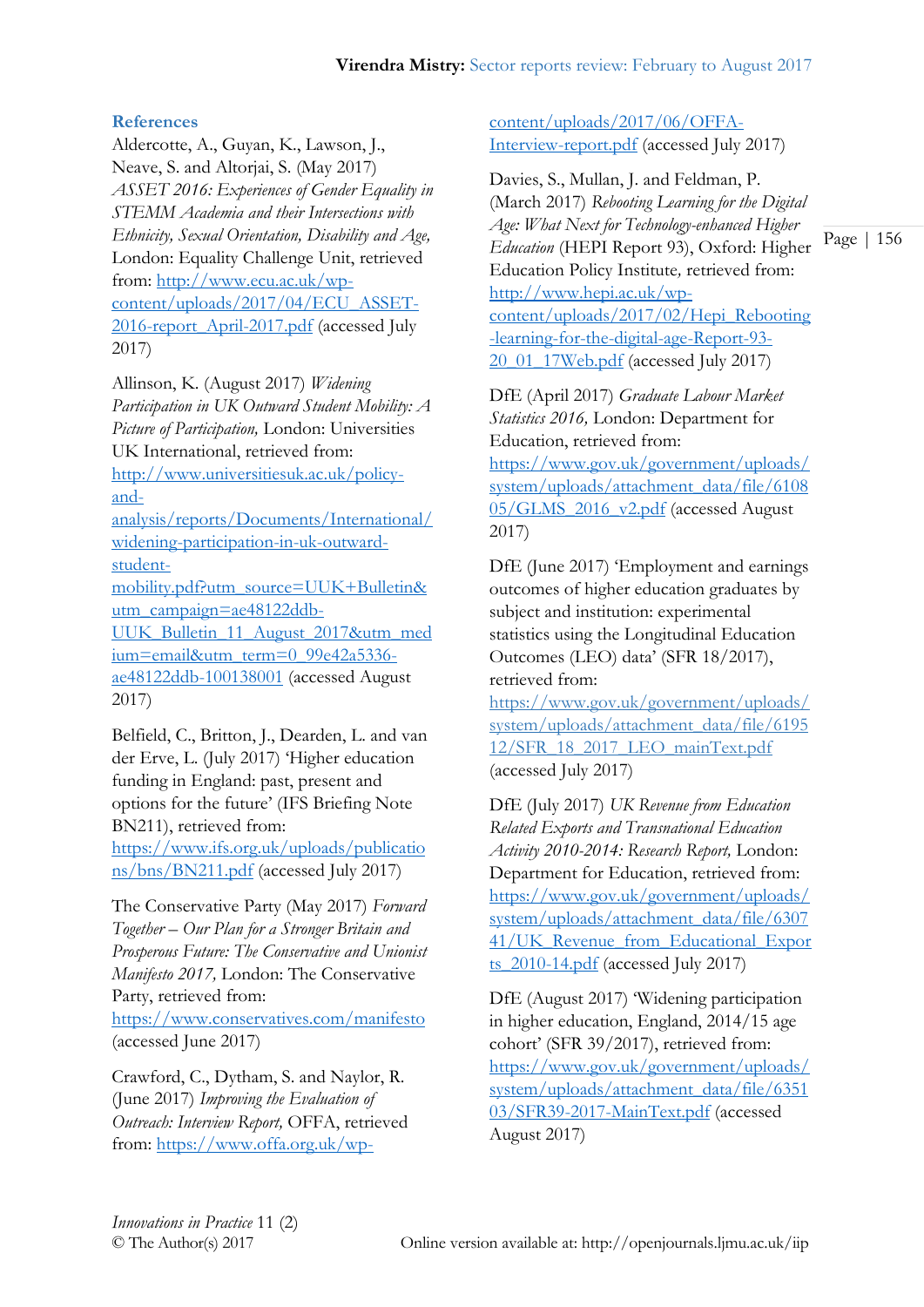ECU (April 2017) 'Findings: sector-leading and innovative practice in advancing equality and diversity'*,* retrieved from: [http://www.hefce.ac.uk/media/HEFCE,20](http://www.hefce.ac.uk/media/HEFCE,2014/Content/Pubs/Independentresearch/2017/Sector-leading,and,innovative,practice,in,advancing,equality,and,diversity/2017_edpractice.PDF) [14/Content/Pubs/Independentresearch/20](http://www.hefce.ac.uk/media/HEFCE,2014/Content/Pubs/Independentresearch/2017/Sector-leading,and,innovative,practice,in,advancing,equality,and,diversity/2017_edpractice.PDF) [17/Sector](http://www.hefce.ac.uk/media/HEFCE,2014/Content/Pubs/Independentresearch/2017/Sector-leading,and,innovative,practice,in,advancing,equality,and,diversity/2017_edpractice.PDF)[leading,and,innovative,practice,in,advancing,](http://www.hefce.ac.uk/media/HEFCE,2014/Content/Pubs/Independentresearch/2017/Sector-leading,and,innovative,practice,in,advancing,equality,and,diversity/2017_edpractice.PDF) [equality,and,diversity/2017\\_edpractice.PDF](http://www.hefce.ac.uk/media/HEFCE,2014/Content/Pubs/Independentresearch/2017/Sector-leading,and,innovative,practice,in,advancing,equality,and,diversity/2017_edpractice.PDF) (accessed July 2017)

Foresight, GO-Science (July 2017) *Evidence from the Lifetime Learning in the Digital Age Summit: Future of Skills and Lifelong Learning Workshop Report,* London: Government Office for Science, retrieved from: [https://www.gov.uk/government/uploads/](https://www.gov.uk/government/uploads/system/uploads/attachment_data/file/627690/Skills_and_lifelong_learning_-_learning_in_the_digital_age_-_CLEAN.pdf) [system/uploads/attachment\\_data/file/6276](https://www.gov.uk/government/uploads/system/uploads/attachment_data/file/627690/Skills_and_lifelong_learning_-_learning_in_the_digital_age_-_CLEAN.pdf) [90/Skills\\_and\\_lifelong\\_learning\\_](https://www.gov.uk/government/uploads/system/uploads/attachment_data/file/627690/Skills_and_lifelong_learning_-_learning_in_the_digital_age_-_CLEAN.pdf) learning in the digital age - CLEAN.pdf (accessed July 2017)

The Green Party (May 2017) *The Green Party for a Confident and Caring Britain,* London: The Green Party, retrieved from: [https://www.greenparty.org.uk/assets/files](https://www.greenparty.org.uk/assets/files/gp2017/greenguaranteepdf.pdf) [/gp2017/greenguaranteepdf.pdf](https://www.greenparty.org.uk/assets/files/gp2017/greenguaranteepdf.pdf) (accessed July 2017)

HEFCE (June 2017) 'Monitoring outcomes of the Student Opportunity Allocation 2015/16', retrieved from: [http://www.hefce.ac.uk/media/HEFCE,20](http://www.hefce.ac.uk/media/HEFCE,2014/Content/Pubs/2017/201707/HEFCE2017_07.pdf) [14/Content/Pubs/2017/201707/HEFCE2](http://www.hefce.ac.uk/media/HEFCE,2014/Content/Pubs/2017/201707/HEFCE2017_07.pdf) [017\\_07.pdf](http://www.hefce.ac.uk/media/HEFCE,2014/Content/Pubs/2017/201707/HEFCE2017_07.pdf) (accessed July 2017)

HEFCE (July 2017a) 'TEF outcomes', retrieved from: <http://www.hefce.ac.uk/TEFOutcomes/> (accessed July 2017)

HEFCE (July 2017b) 'Non-continuation rates: trends and profiles', retrieved from: <http://www.hefce.ac.uk/analysis/ncr/> (accessed July 2017)

HEPI (May 2017) 'Students support Labour but don't trust them on fees, according to HEPI/YouthSight poll', retrieved from: <http://www.hepi.ac.uk/2017/05/04/4081/> (accessed September 2017)

HESA (June 2017) 'Destinations of leavers from higher education in the United Kingdom for the academic year 2015/16' (SFR245), retrieved from: [https://www.hesa.ac.uk/news/29-06-](https://www.hesa.ac.uk/news/29-06-2017/sfr245-destinations-of-leavers) [2017/sfr245-destinations-of-leavers](https://www.hesa.ac.uk/news/29-06-2017/sfr245-destinations-of-leavers) (accessed July 2017)

Page | 157

HESA (July 2017a) 'Destinations of undergraduate leavers from higher education at alternative providers in England 2015/16' (SFR246), retrieved from: [https://www.hesa.ac.uk/news/13-07-](https://www.hesa.ac.uk/news/13-07-2017/sfr246-ap-destinations-of-leavers) [2017/sfr246-ap-destinations-of-leavers](https://www.hesa.ac.uk/news/13-07-2017/sfr246-ap-destinations-of-leavers) (accessed July 2017)

HESA (July 2017b) 'Employment of leavers summary: UK performance indicators 2015/16', retrieved from: [https://www.hesa.ac.uk/data-and](https://www.hesa.ac.uk/data-and-analysis/performance-indicators/employment)[analysis/performance](https://www.hesa.ac.uk/data-and-analysis/performance-indicators/employment)[indicators/employment](https://www.hesa.ac.uk/data-and-analysis/performance-indicators/employment) (accessed July 2017)

HESA (August 2017) 'Destination of Leavers from Higher Education (2012 to 2013) longitudinal survey', retrieved from: [https://www.hesa.ac.uk/data-and](https://www.hesa.ac.uk/data-and-analysis/publications/long-destinations-2012-13)[analysis/publications/long-destinations-](https://www.hesa.ac.uk/data-and-analysis/publications/long-destinations-2012-13)[2012-13](https://www.hesa.ac.uk/data-and-analysis/publications/long-destinations-2012-13) (accessed August 2017)

*Higher Education and Research Act 2017* (April 2017), Chapter 29, Norwich: The Stationery Office, retrieved from: [http://www.legislation.gov.uk/ukpga/2017](http://www.legislation.gov.uk/ukpga/2017/29/pdfs/ukpga_20170029_en.pdf) [/29/pdfs/ukpga\\_20170029\\_en.pdf](http://www.legislation.gov.uk/ukpga/2017/29/pdfs/ukpga_20170029_en.pdf) (accessed June 2017)

Jisc (May 2017) 'Two thirds of Scottish students think staff need to improve their digital skills to keep up', retrieved from: [https://www.jisc.ac.uk/news/two-thirds-of](https://www.jisc.ac.uk/news/two-thirds-of-scottish-students-think-staff-need-to-improve-their-digital-skills-to-keep-up-17)[scottish-students-think-staff-need-to](https://www.jisc.ac.uk/news/two-thirds-of-scottish-students-think-staff-need-to-improve-their-digital-skills-to-keep-up-17)[improve-their-digital-skills-to-keep-up-17](https://www.jisc.ac.uk/news/two-thirds-of-scottish-students-think-staff-need-to-improve-their-digital-skills-to-keep-up-17) (accessed July 2017)

Kandiko Howson, C.B. (July 2017) *Evaluation of HEFCE's Learning Gain Pilot Projects Year 1 Report,* London: King's College London, retrieved from: [http://www.hefce.ac.uk/media/HEFCE,20](http://www.hefce.ac.uk/media/HEFCE,2014/Content/Pubs/Independentresearch/2017/Evaluation,of,HEFCEs,Learning,Gain,Pilot,Projects,Year,1,Report/2017_lgeval.pdf)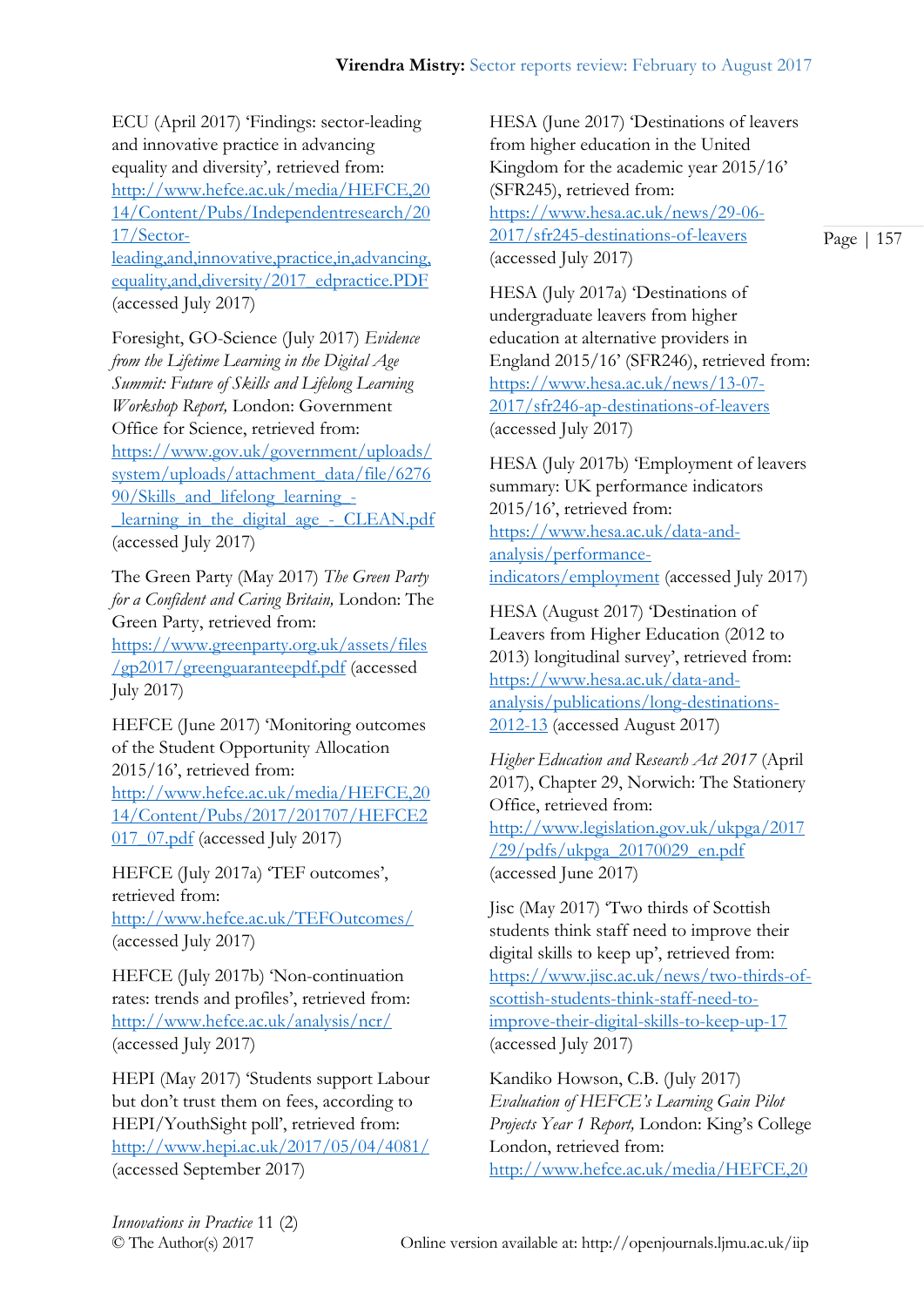[14/Content/Pubs/Independentresearch/20](http://www.hefce.ac.uk/media/HEFCE,2014/Content/Pubs/Independentresearch/2017/Evaluation,of,HEFCEs,Learning,Gain,Pilot,Projects,Year,1,Report/2017_lgeval.pdf) [17/Evaluation,of,HEFCEs,Learning,Gain,P](http://www.hefce.ac.uk/media/HEFCE,2014/Content/Pubs/Independentresearch/2017/Evaluation,of,HEFCEs,Learning,Gain,Pilot,Projects,Year,1,Report/2017_lgeval.pdf) [ilot,Projects,Year,1,Report/2017\\_lgeval.pdf](http://www.hefce.ac.uk/media/HEFCE,2014/Content/Pubs/Independentresearch/2017/Evaluation,of,HEFCEs,Learning,Gain,Pilot,Projects,Year,1,Report/2017_lgeval.pdf) (accessed July 2017)

Kelly, S. (February 2017) *Reforming BTECs: Applied General Qualifications as a Route to Higher Education,* Oxford: Higher Education Policy Institute, retrieved from: [http://www.hepi.ac.uk/wp](http://www.hepi.ac.uk/wp-content/uploads/2017/02/Hepi_Reforming-BTECs-Report-94-09_02_17-Web.pdf)[content/uploads/2017/02/Hepi\\_Reformin](http://www.hepi.ac.uk/wp-content/uploads/2017/02/Hepi_Reforming-BTECs-Report-94-09_02_17-Web.pdf) [g-BTECs-Report-94-09\\_02\\_17-Web.pdf](http://www.hepi.ac.uk/wp-content/uploads/2017/02/Hepi_Reforming-BTECs-Report-94-09_02_17-Web.pdf) (accessed July 2017)

The Labour Party (May 2017) *For the Many Not the Few: The Labour Party Manifesto 2017,*  London: The Labour Party, retrieved from: [http://www.labour.org.uk/page/-](http://www.labour.org.uk/page/-/Images/manifesto-2017/Labour%20Manifesto%202017.pdf) [/Images/manifesto-](http://www.labour.org.uk/page/-/Images/manifesto-2017/Labour%20Manifesto%202017.pdf)[2017/Labour%20Manifesto%202017.pdf](http://www.labour.org.uk/page/-/Images/manifesto-2017/Labour%20Manifesto%202017.pdf) (accessed June 2017)

Liberal Democrats (May 2017) *Open, Tolerant and United: Liberal Democrats Manifesto 2017,*  London: Liberal Democrats, retrieved from: <https://www.libdems.org.uk/manifesto> (accessed June 2017)

Manfredi, S., Vickers, L. and Cousens, E. (March 2017) *Increasing the Diversity of Senior Managers in Higher Education: the Role of Executive Search Firms,* London: Leadership Foundation for Higher Education, retrieved from: [https://www.lfhe.ac.uk/en/research](https://www.lfhe.ac.uk/en/research-resources/research-hub/2017-research/increasing-the-diversity-of-senior-leaders-in-higher-education-the-role-of-executive-search-firms.cfm)[resources/research-hub/2017](https://www.lfhe.ac.uk/en/research-resources/research-hub/2017-research/increasing-the-diversity-of-senior-leaders-in-higher-education-the-role-of-executive-search-firms.cfm) [research/increasing-the-diversity-of-senior](https://www.lfhe.ac.uk/en/research-resources/research-hub/2017-research/increasing-the-diversity-of-senior-leaders-in-higher-education-the-role-of-executive-search-firms.cfm)[leaders-in-higher-education-the-role-of](https://www.lfhe.ac.uk/en/research-resources/research-hub/2017-research/increasing-the-diversity-of-senior-leaders-in-higher-education-the-role-of-executive-search-firms.cfm)[executive-search-firms.cfm](https://www.lfhe.ac.uk/en/research-resources/research-hub/2017-research/increasing-the-diversity-of-senior-leaders-in-higher-education-the-role-of-executive-search-firms.cfm) (accessed September 2017)

Mellors-Bourne, R. (July 2017) *The Wider Benefits of Transnational Education to the UK: Research Report,* London: Department for Education, retrieved from:

[https://www.gov.uk/government/uploads/](https://www.gov.uk/government/uploads/system/uploads/attachment_data/file/624364/CRAC_TNE_report_final.pdf) [system/uploads/attachment\\_data/file/6243](https://www.gov.uk/government/uploads/system/uploads/attachment_data/file/624364/CRAC_TNE_report_final.pdf) [64/CRAC\\_TNE\\_report\\_final.pdf](https://www.gov.uk/government/uploads/system/uploads/attachment_data/file/624364/CRAC_TNE_report_final.pdf) (accessed July 2017)

[https://www.heacademy.ac.uk/system/files](https://www.heacademy.ac.uk/system/files/downloads/2017_student_academic_experience_survey_final_report.pdf) Page | 158 Neves, J. and Hillman, N. (June 2017) *2017 Student Academic Experience Survey,*  York/Oxford: Higher Education Academy/Higher Education Policy Institute, retrieved from:

[/downloads/2017\\_student\\_academic\\_exper](https://www.heacademy.ac.uk/system/files/downloads/2017_student_academic_experience_survey_final_report.pdf) ience survey final report.pdf

Newman, T. and Beetham, H. (June 2017) *Student Digital Experience Tracker 2017: the Voice of 22,000 UK Learners,* Bristol: Jisc, retrieved from:

[http://repository.jisc.ac.uk/6662/1/Jiscdigit](http://repository.jisc.ac.uk/6662/1/Jiscdigitalstudenttracker2017.pdf) [alstudenttracker2017.pdf](http://repository.jisc.ac.uk/6662/1/Jiscdigitalstudenttracker2017.pdf) (accessed July 2017)

NUS (2016a) *Hidden Marks: A Study of Women Students' Experiences of Harassment, Stalking, Violence and Sexual Assault,* London: National Union of Students, retrieved from: [https://www.nus.org.uk/Global/NUS\\_hidd](https://www.nus.org.uk/Global/NUS_hidden_marks_report_2nd_edition_web.pdf) [en\\_marks\\_report\\_2nd\\_edition\\_web.pdf](https://www.nus.org.uk/Global/NUS_hidden_marks_report_2nd_edition_web.pdf) (accessed August 2017)

NUS (2016b) '#StandByMe', retrieved from: [https://www.nusconnect.org.uk/liberation/](https://www.nusconnect.org.uk/liberation/women-students/welfare-and-human-rights/standbyme) [women-students/welfare-and-human](https://www.nusconnect.org.uk/liberation/women-students/welfare-and-human-rights/standbyme)[rights/standbyme](https://www.nusconnect.org.uk/liberation/women-students/welfare-and-human-rights/standbyme) (accessed August 2017)

NUS (April 2017) *Student Perspectives on International Students: NUS research into UK Students' Views on their International Peers,*  London: National Union of Students, retrieved from:

[https://www.nusconnect.org.uk/resources/](https://www.nusconnect.org.uk/resources/Student-perspectives-on-international-students) [Student-perspectives-on-international](https://www.nusconnect.org.uk/resources/Student-perspectives-on-international-students)[students](https://www.nusconnect.org.uk/resources/Student-perspectives-on-international-students) (accessed July 2017)

The Open University (July 2017) *Understanding the Impact of Outreach on Access to Higher Education for Adult Learners from Disadvantaged Backgrounds: an Institutional Response,* OFFA, retrieved from: [https://www.offa.org.uk/wp](https://www.offa.org.uk/wp-content/uploads/2017/07/Final-Report-Understanding-the-impact-of-outreach-on-access-to-higher-education-for-disadvantaged-adult-learners-docx.pdf)[content/uploads/2017/07/Final-Report-](https://www.offa.org.uk/wp-content/uploads/2017/07/Final-Report-Understanding-the-impact-of-outreach-on-access-to-higher-education-for-disadvantaged-adult-learners-docx.pdf)[Understanding-the-impact-of-outreach-on](https://www.offa.org.uk/wp-content/uploads/2017/07/Final-Report-Understanding-the-impact-of-outreach-on-access-to-higher-education-for-disadvantaged-adult-learners-docx.pdf)[access-to-higher-education-for](https://www.offa.org.uk/wp-content/uploads/2017/07/Final-Report-Understanding-the-impact-of-outreach-on-access-to-higher-education-for-disadvantaged-adult-learners-docx.pdf)[disadvantaged-adult-learners-docx.pdf](https://www.offa.org.uk/wp-content/uploads/2017/07/Final-Report-Understanding-the-impact-of-outreach-on-access-to-higher-education-for-disadvantaged-adult-learners-docx.pdf) (accessed July 2017)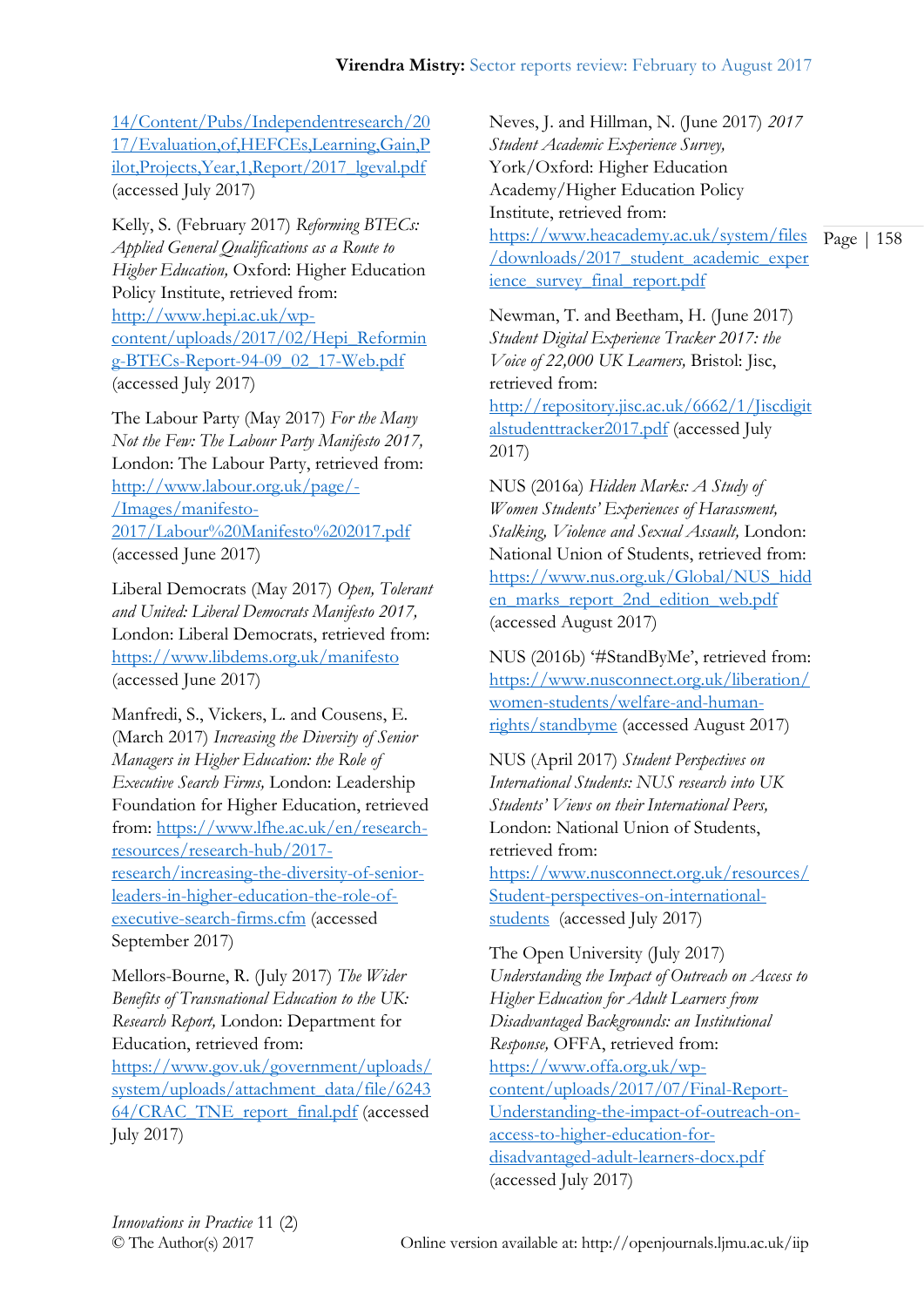OFFA (June 2017) *Outcomes of Agreement Monitoring for 2015/16*, Bristol: Office for Fair Access, retrieved from: [https://www.offa.org.uk/wp](https://www.offa.org.uk/wp-content/uploads/2017/06/OFFA-Monitoring-Outcomes-Report-2015-16-Final.pdf)[content/uploads/2017/06/OFFA-](https://www.offa.org.uk/wp-content/uploads/2017/06/OFFA-Monitoring-Outcomes-Report-2015-16-Final.pdf)[Monitoring-Outcomes-Report-2015-16-](https://www.offa.org.uk/wp-content/uploads/2017/06/OFFA-Monitoring-Outcomes-Report-2015-16-Final.pdf) [Final.pdf](https://www.offa.org.uk/wp-content/uploads/2017/06/OFFA-Monitoring-Outcomes-Report-2015-16-Final.pdf) (accessed July 2017)

OIA (May 2017) *2016 Annual Report*, Reading: Office of the Independent Adjudicator for Higher Education, retrieved from:

[http://www.oiahe.org.uk/media/115360/oi](http://www.oiahe.org.uk/media/115360/oia-annual-report-2016.pdf) [a-annual-report-2016.pdf](http://www.oiahe.org.uk/media/115360/oia-annual-report-2016.pdf) (accessed July 2017)

Pollard, E., Hadjivassiliou, K., Swift, S. and Green, M. (March 2017a) *Accelerated Degrees in Higher Education: Literature Review,* London: Department for Education, retrieved from: [https://www.gov.uk/government/uploads/](https://www.gov.uk/government/uploads/system/uploads/attachment_data/file/595637/Accelerated_Degrees_Literature_Review.pdf) [system/uploads/attachment\\_data/file/5956](https://www.gov.uk/government/uploads/system/uploads/attachment_data/file/595637/Accelerated_Degrees_Literature_Review.pdf) [37/Accelerated\\_Degrees\\_Literature\\_Review](https://www.gov.uk/government/uploads/system/uploads/attachment_data/file/595637/Accelerated_Degrees_Literature_Review.pdf) [.pdf](https://www.gov.uk/government/uploads/system/uploads/attachment_data/file/595637/Accelerated_Degrees_Literature_Review.pdf) (accessed July 2017)

Pollard, E., Hadjivassiliou, K., Swift, S. and Green, M. (March 2017b) *Credit Transfer in Higher Education: a Review of the Literature,*  London: Department for Education, retrieved from:

[https://www.gov.uk/government/uploads/](https://www.gov.uk/government/uploads/system/uploads/attachment_data/file/595633/Credit_transfer_in_Higher_Education.pdf) [system/uploads/attachment\\_data/file/5956](https://www.gov.uk/government/uploads/system/uploads/attachment_data/file/595633/Credit_transfer_in_Higher_Education.pdf) [33/Credit\\_transfer\\_in\\_Higher\\_Education.p](https://www.gov.uk/government/uploads/system/uploads/attachment_data/file/595633/Credit_transfer_in_Higher_Education.pdf) [df](https://www.gov.uk/government/uploads/system/uploads/attachment_data/file/595633/Credit_transfer_in_Higher_Education.pdf) (accessed July 2017)

QAA (March 2017a) *Higher Education Review: Third Year Findings 2015/16,* Gloucester: Quality Assurance Agency for Higher Education, retrieved from:

[http://www.qaa.ac.uk/en/Publications/Do](http://www.qaa.ac.uk/en/Publications/Documents/Findings-from-HER-2015-16.pdf) [cuments/Findings-from-HER-2015-16.pdf](http://www.qaa.ac.uk/en/Publications/Documents/Findings-from-HER-2015-16.pdf) (accessed July 2017)

QAA (April 2017) *Higher Education Review (Alternative Providers): Key Findings 2015/16,*  Gloucester: Quality Assurance Agency for Higher Education, retrieved from: [http://www.qaa.ac.uk/en/Publications/Do](http://www.qaa.ac.uk/en/Publications/Documents/Findings-from-HER-AP-2015-16.pdf) [cuments/Findings-from-HER-AP-2015-](http://www.qaa.ac.uk/en/Publications/Documents/Findings-from-HER-AP-2015-16.pdf) [16.pdf](http://www.qaa.ac.uk/en/Publications/Documents/Findings-from-HER-AP-2015-16.pdf) (accessed July 2017)

Richard, N., Lowe, R. and Hanks, C. (March 2017) *Gone International: Mobility Works – Report on the 2014/15 Graduating Cohort,*  London: Universities UK International, retrieved from: [http://www.universitiesuk.ac.uk/policy](http://www.universitiesuk.ac.uk/policy-and-analysis/reports/Documents/International/GoneInternational2017_A4.pdf)[and-](http://www.universitiesuk.ac.uk/policy-and-analysis/reports/Documents/International/GoneInternational2017_A4.pdf)

[analysis/reports/Documents/International/](http://www.universitiesuk.ac.uk/policy-and-analysis/reports/Documents/International/GoneInternational2017_A4.pdf) [GoneInternational2017\\_A4.pdf](http://www.universitiesuk.ac.uk/policy-and-analysis/reports/Documents/International/GoneInternational2017_A4.pdf) (accessed July 2017)

Sanders, M., Chande, R. and Selley, E. (March 2017) *Encouraging People into University: Research Report,* London: Department for Education, retrieved from: [https://www.gov.uk/government/uploads/](https://www.gov.uk/government/uploads/system/uploads/attachment_data/file/603737/Encouraging_people_into_university.pdf) [system/uploads/attachment\\_data/file/6037](https://www.gov.uk/government/uploads/system/uploads/attachment_data/file/603737/Encouraging_people_into_university.pdf) [37/Encouraging\\_people\\_into\\_university.pd](https://www.gov.uk/government/uploads/system/uploads/attachment_data/file/603737/Encouraging_people_into_university.pdf)  $f$  (accessed July 2017)

Shury, J., Vivian, D., Turner, C. and Downing, C. (March 2017) *Planning for Success: Graduates' Career Planning and its Effect on Graduate Outcomes: Research Report,* London: Department for Education, retrieved from: [https://www.gov.uk/government/uploads/](https://www.gov.uk/government/uploads/system/uploads/attachment_data/file/604170/Graduates__career_planning_and_its_effect_on_their_outcomes.pdf) [system/uploads/attachment\\_data/file/6041](https://www.gov.uk/government/uploads/system/uploads/attachment_data/file/604170/Graduates__career_planning_and_its_effect_on_their_outcomes.pdf) [70/Graduates\\_\\_career\\_planning\\_and\\_its\\_ef](https://www.gov.uk/government/uploads/system/uploads/attachment_data/file/604170/Graduates__career_planning_and_its_effect_on_their_outcomes.pdf) [fect\\_on\\_their\\_outcomes.pdf](https://www.gov.uk/government/uploads/system/uploads/attachment_data/file/604170/Graduates__career_planning_and_its_effect_on_their_outcomes.pdf) (accessed July 2017)

Smith, A. (July 2017) *Report of Professor Sir Adrian Smith's Review of Post-16 Mathematics,*  London: Department for Education, retrieved from:

[https://www.gov.uk/government/uploads/](https://www.gov.uk/government/uploads/system/uploads/attachment_data/file/630488/AS_review_report.pdf) [system/uploads/attachment\\_data/file/6304](https://www.gov.uk/government/uploads/system/uploads/attachment_data/file/630488/AS_review_report.pdf) [88/AS\\_review\\_report.pdf](https://www.gov.uk/government/uploads/system/uploads/attachment_data/file/630488/AS_review_report.pdf) (accessed July 2017)

Smith, K. (June 2017) *Transnational Education Toolkit,* York: Higher Education Academy, retrieved from:

[https://www.heacademy.ac.uk/system/files](https://www.heacademy.ac.uk/system/files/hub/download/transnational_education_toolkit_june_2017_final.v2.pdf) [/hub/download/transnational\\_education\\_t](https://www.heacademy.ac.uk/system/files/hub/download/transnational_education_toolkit_june_2017_final.v2.pdf) [oolkit\\_june\\_2017\\_final.v2.pdf](https://www.heacademy.ac.uk/system/files/hub/download/transnational_education_toolkit_june_2017_final.v2.pdf) (accessed July 2017)

Sutton Trust (August 2017a) 'Sutton Trust Ipsos MORI people omnibus survey 2017',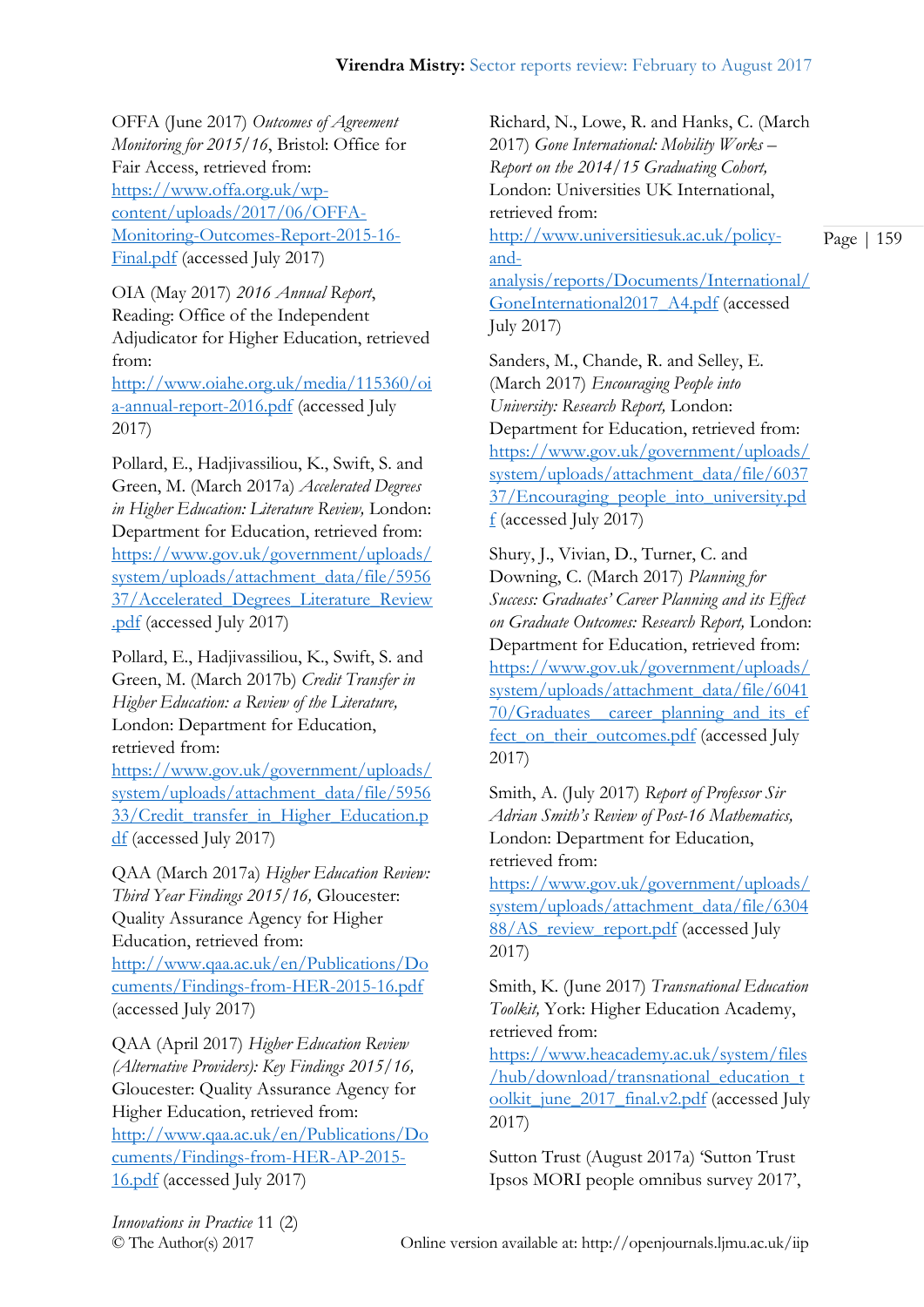## retrieved from:

[https://www.suttontrust.com/wp](https://www.suttontrust.com/wp-content/uploads/2017/08/Ipsos-MORI-young-people-omnibus-survey-2017.pdf)[content/uploads/2017/08/Ipsos-MORI](https://www.suttontrust.com/wp-content/uploads/2017/08/Ipsos-MORI-young-people-omnibus-survey-2017.pdf)[young-people-omnibus-survey-2017.pdf](https://www.suttontrust.com/wp-content/uploads/2017/08/Ipsos-MORI-young-people-omnibus-survey-2017.pdf) (accessed August 2017)

Sutton Trust (August 2017b) 'Aspirations polling 2017', retrieved from: [https://www.suttontrust.com/research](https://www.suttontrust.com/research-paper/aspirations-polling-2017/)[paper/aspirations-polling-2017/](https://www.suttontrust.com/research-paper/aspirations-polling-2017/) (accessed August 2017)

Thomas, L. (2012) *Building Student Engagement and Belonging in Higher Education at a Time of Change: a Summary of Findings and Recommendations from the What Works? Student Retention and Success Programme,* London: Paul Hamlyn Foundation, retrieved from: [https://www.heacademy.ac.uk/system/files](https://www.heacademy.ac.uk/system/files/what_works_summary_report_1.pdf) [/what\\_works\\_summary\\_report\\_1.pdf](https://www.heacademy.ac.uk/system/files/what_works_summary_report_1.pdf) (accessed September 2017)

Thomas, L., Hill, M., O'Mahoney, J. and Yorke, M. (April 2017) *Supporting Student Success: Strategies for Institutional Change,*  London: Paul Hamlyn Foundation, retrieved from:

[https://www.heacademy.ac.uk/system/files](https://www.heacademy.ac.uk/system/files/hub/download/what_works_2_-_full_report.pdf) [/hub/download/what\\_works\\_2\\_-](https://www.heacademy.ac.uk/system/files/hub/download/what_works_2_-_full_report.pdf) [\\_full\\_report.pdf](https://www.heacademy.ac.uk/system/files/hub/download/what_works_2_-_full_report.pdf) (accessed July 2017)

UCAS (March 2017) *UCAS Qualification Provision Survey 2017,* Cheltenham: UCAS, retrieved from:

[https://www.ucas.com/file/97306/downlo](https://www.ucas.com/file/97306/download?token=WgNl7ig8) [ad?token=WgNl7ig8](https://www.ucas.com/file/97306/download?token=WgNl7ig8) (accessed July 2017)

UCAS (June 2017) *Progression Pathways 2017: Pathways through Higher Education,*  Cheltenham: UCAS, retrieved from: [https://www.ucas.com/file/110596/downl](https://www.ucas.com/file/110596/download?token=aVG758ND) [oad?token=aVG758ND](https://www.ucas.com/file/110596/download?token=aVG758ND) (accessed July 2017)

UCEA (July 2017) *Higher Education Workforce Survey 2017,* London: Universities and Colleges Employers Association, retrieved from:

[http://www.ucea.ac.uk/en/publications/in](http://www.ucea.ac.uk/en/publications/index.cfm/hews2017) [dex.cfm/hews2017](http://www.ucea.ac.uk/en/publications/index.cfm/hews2017) (accessed August 2017)

UCISA (May 2017) '2017 digital capabilities survey report', retrieved from: [https://www.ucisa.ac.uk/bestpractice/surve](https://www.ucisa.ac.uk/bestpractice/surveys/digcaps/2017digcaps_report) [ys/digcaps/2017digcaps\\_report](https://www.ucisa.ac.uk/bestpractice/surveys/digcaps/2017digcaps_report) (accessed July 2017)

The UK Independence Party (May 2017) *Britain Together: UKIP 2017 Manifesto,*  Newton Abbot: UKIP, retrieved from: [https://d3n8a8pro7vhmx.cloudfront.net/uk](https://d3n8a8pro7vhmx.cloudfront.net/ukipdev/pages/3944/attachments/original/1495695469/UKIP_Manifesto_June2017opt.pdf?1495695469) [ipdev/pages/3944/attachments/original/14](https://d3n8a8pro7vhmx.cloudfront.net/ukipdev/pages/3944/attachments/original/1495695469/UKIP_Manifesto_June2017opt.pdf?1495695469) [95695469/UKIP\\_Manifesto\\_June2017opt.p](https://d3n8a8pro7vhmx.cloudfront.net/ukipdev/pages/3944/attachments/original/1495695469/UKIP_Manifesto_June2017opt.pdf?1495695469) [df?1495695469](https://d3n8a8pro7vhmx.cloudfront.net/ukipdev/pages/3944/attachments/original/1495695469/UKIP_Manifesto_June2017opt.pdf?1495695469) (accessed June 2017)

UKTPO (April 2017) *Can Free Trade Agreements Enhance Opportunities for UK Higher Education after Brexit?* London: Universities UK, retrieved from: [http://www.universitiesuk.ac.uk/policy](http://www.universitiesuk.ac.uk/policy-and-analysis/reports/Documents/2017/free-trade-agreements-uk-higher-education-brexit.pdf)[and](http://www.universitiesuk.ac.uk/policy-and-analysis/reports/Documents/2017/free-trade-agreements-uk-higher-education-brexit.pdf)[analysis/reports/Documents/2017/free](http://www.universitiesuk.ac.uk/policy-and-analysis/reports/Documents/2017/free-trade-agreements-uk-higher-education-brexit.pdf)[trade-agreements-uk-higher-education](http://www.universitiesuk.ac.uk/policy-and-analysis/reports/Documents/2017/free-trade-agreements-uk-higher-education-brexit.pdf)[brexit.pdf](http://www.universitiesuk.ac.uk/policy-and-analysis/reports/Documents/2017/free-trade-agreements-uk-higher-education-brexit.pdf) (accessed August 2017)

Unite Students and HEPI (July 2017) *Reality Check: a Report on University Applicants' Attitudes and Perceptions,* retrieved from: [http://www.hepi.ac.uk/wp](http://www.hepi.ac.uk/wp-content/uploads/2017/07/Reality-Check-Report-Online1.pdf)[content/uploads/2017/07/Reality-Check-](http://www.hepi.ac.uk/wp-content/uploads/2017/07/Reality-Check-Report-Online1.pdf)[Report-Online1.pdf](http://www.hepi.ac.uk/wp-content/uploads/2017/07/Reality-Check-Report-Online1.pdf) (accessed July 2017)

UUK (March 2017) *Degree Apprenticeships: Realising Opportunities,* London: Universities UK*,* retrieved from:

[http://www.universitiesuk.ac.uk/policy](http://www.universitiesuk.ac.uk/policy-and-analysis/reports/Documents/2017/degree-apprenticeships-realising-opportunities.pdf)[and-](http://www.universitiesuk.ac.uk/policy-and-analysis/reports/Documents/2017/degree-apprenticeships-realising-opportunities.pdf)

[analysis/reports/Documents/2017/degree](http://www.universitiesuk.ac.uk/policy-and-analysis/reports/Documents/2017/degree-apprenticeships-realising-opportunities.pdf)[apprenticeships-realising-opportunities.pdf](http://www.universitiesuk.ac.uk/policy-and-analysis/reports/Documents/2017/degree-apprenticeships-realising-opportunities.pdf) (accessed July 2017)

UUK (June 2017) *Education, Consumer Rights and Maintaining Trust: What Students want from their University,* London: Universities UK, [http://www.universitiesuk.ac.uk/policy](http://www.universitiesuk.ac.uk/policy-and-analysis/reports/Documents/2017/education-consumer-rights-maintaining-trust-web.pdf)[and-](http://www.universitiesuk.ac.uk/policy-and-analysis/reports/Documents/2017/education-consumer-rights-maintaining-trust-web.pdf)

[analysis/reports/Documents/2017/educati](http://www.universitiesuk.ac.uk/policy-and-analysis/reports/Documents/2017/education-consumer-rights-maintaining-trust-web.pdf) [on-consumer-rights-maintaining-trust](http://www.universitiesuk.ac.uk/policy-and-analysis/reports/Documents/2017/education-consumer-rights-maintaining-trust-web.pdf)[web.pdf](http://www.universitiesuk.ac.uk/policy-and-analysis/reports/Documents/2017/education-consumer-rights-maintaining-trust-web.pdf) (accessed July 2017)